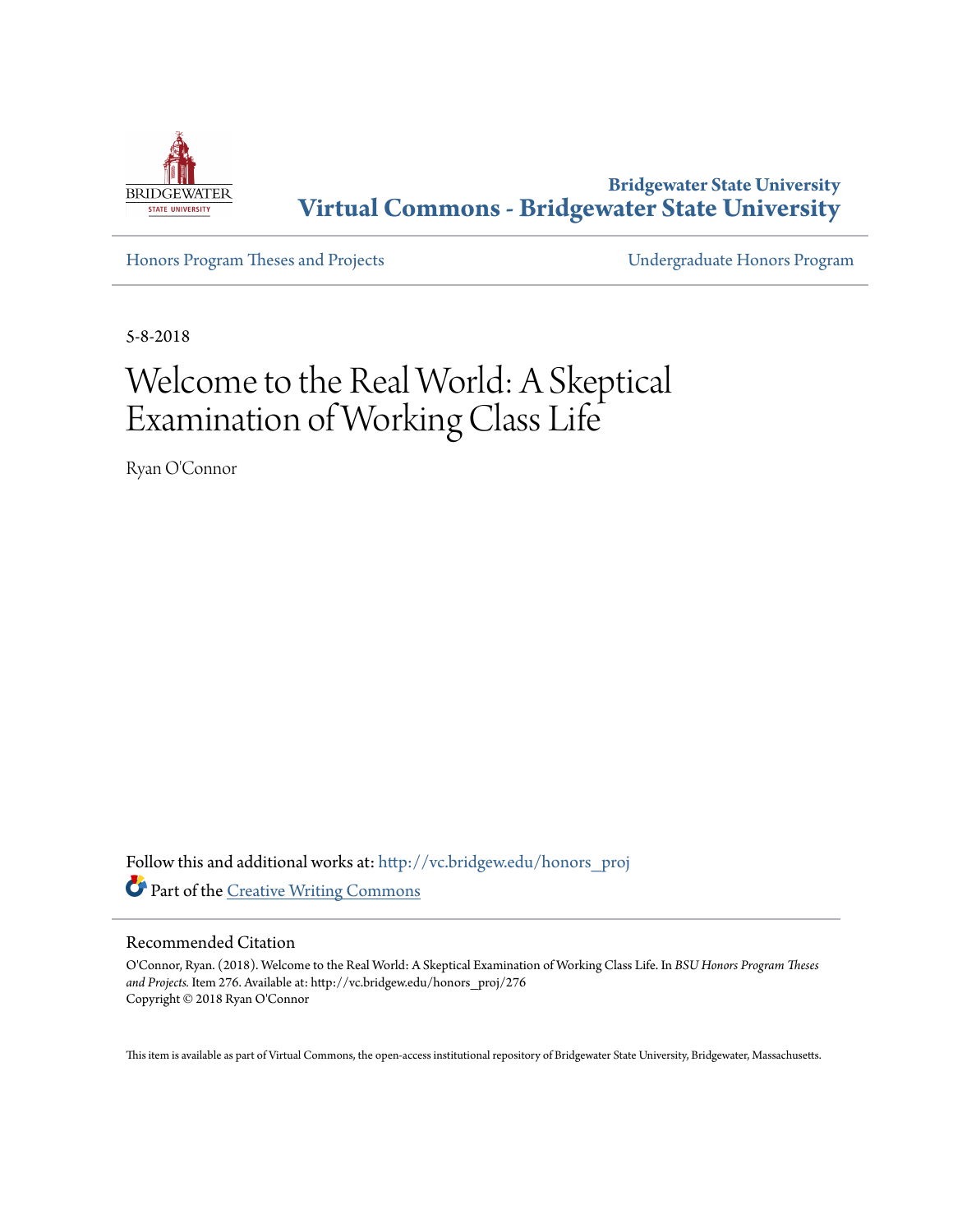Welcome to the Real World:

A Skeptical Examination of Working Class Life

Ryan O'Connor

Submitted in Partial Completion of the

Requirements for Departmental Honors in English

Bridgewater State University

May 8, 2018

Dr. Sarah Fawn Montgomery, Thesis Advisor Dr. Allyson Ferrante, Committee Member Prof. John Mulrooney, Committee Member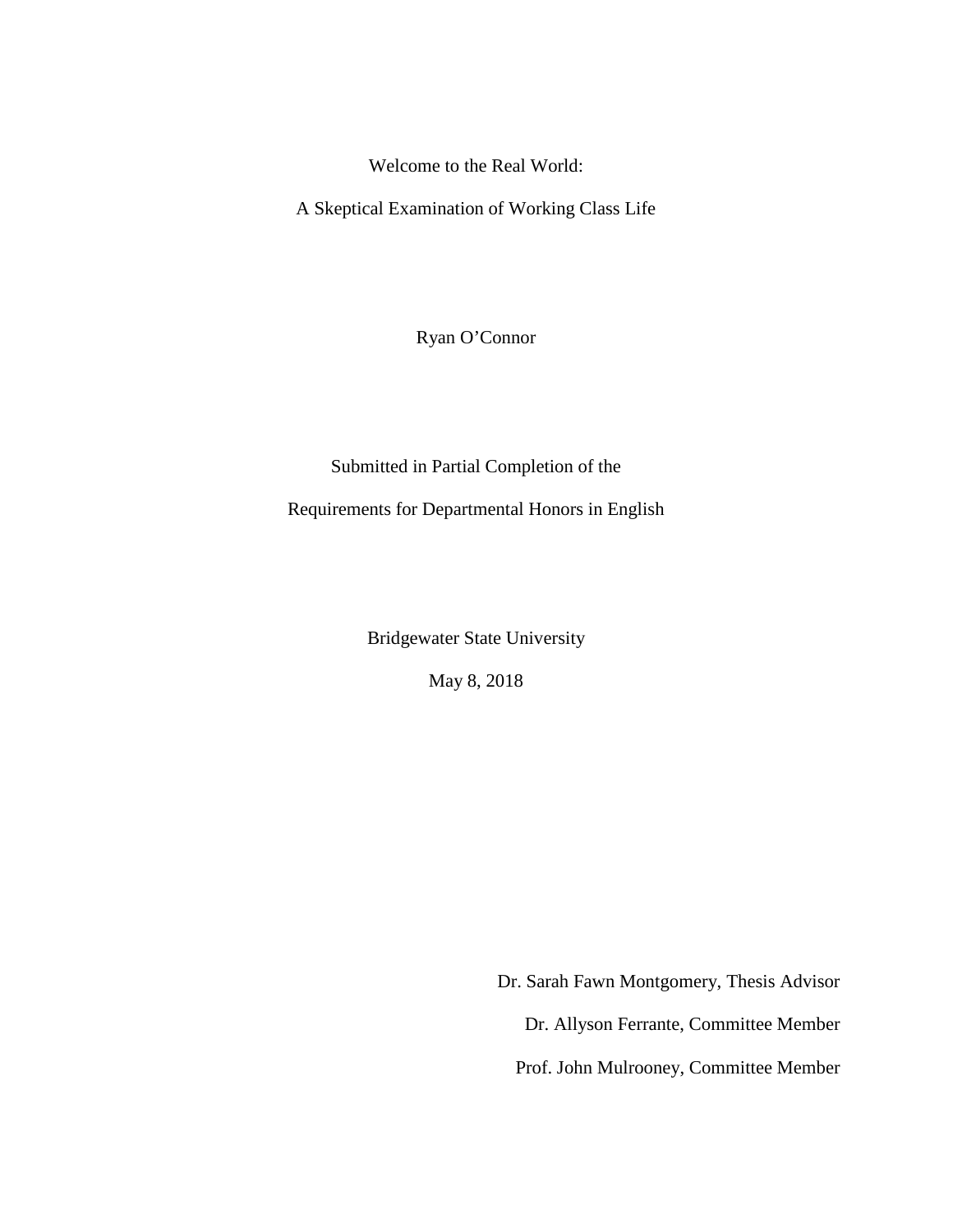### **The Handshake**

Another person's hands are generally the first thing you are introduced to when you are born. As a crying, pudgy, messy little we emerge from our mother's womb and into the hands of a doctor, your first handshake. From then on, for those who are able-bodied, your hands accomplish many of the daily tasks you undertake. We carry small children in our loving hands, nurturing them until the day they barely want to even give us a hug anymore. Our hands are how we show our love to our significant other, utilizing them to bring that person closer to us, making them feel warmer on cold nights in bed together. Not all of us have that luxury and yet our bodies still crave the touch of another human being, without which many people spiral out of control, placing unhealthy amounts of value into someone's loving hands. Those loving hands can be the same ones that cause you harm if someone tries asserting their power over you, it's scary how much damage can be done in those moments all with those hands that once brought only love and joy.

We use our hands to earn a livelihood, working in unbearable conditions for long hours and doing irreparable damage to them. One of the first things you try to warm up when you are cold is your hands; cupping them over your mouth and blowing your warm breath into them and feeling a relieving warmth encase them for all but a second before the cold traps them once again.

The phrase "he built everything with his bare hands" gets thrown around quite a lot in my world, it's supposed to be a distinction but nowadays it feels like a term of endearment for us who aren't as skilled at building stuff. When I hear this phrase, I picture some dirty older man in a pair of dad jeans, greying hair and a Carhart shirt, smoking a *Lucky Strike* cigarette on his back porch which he probably built in his spare time. Those people are the ones who demand respect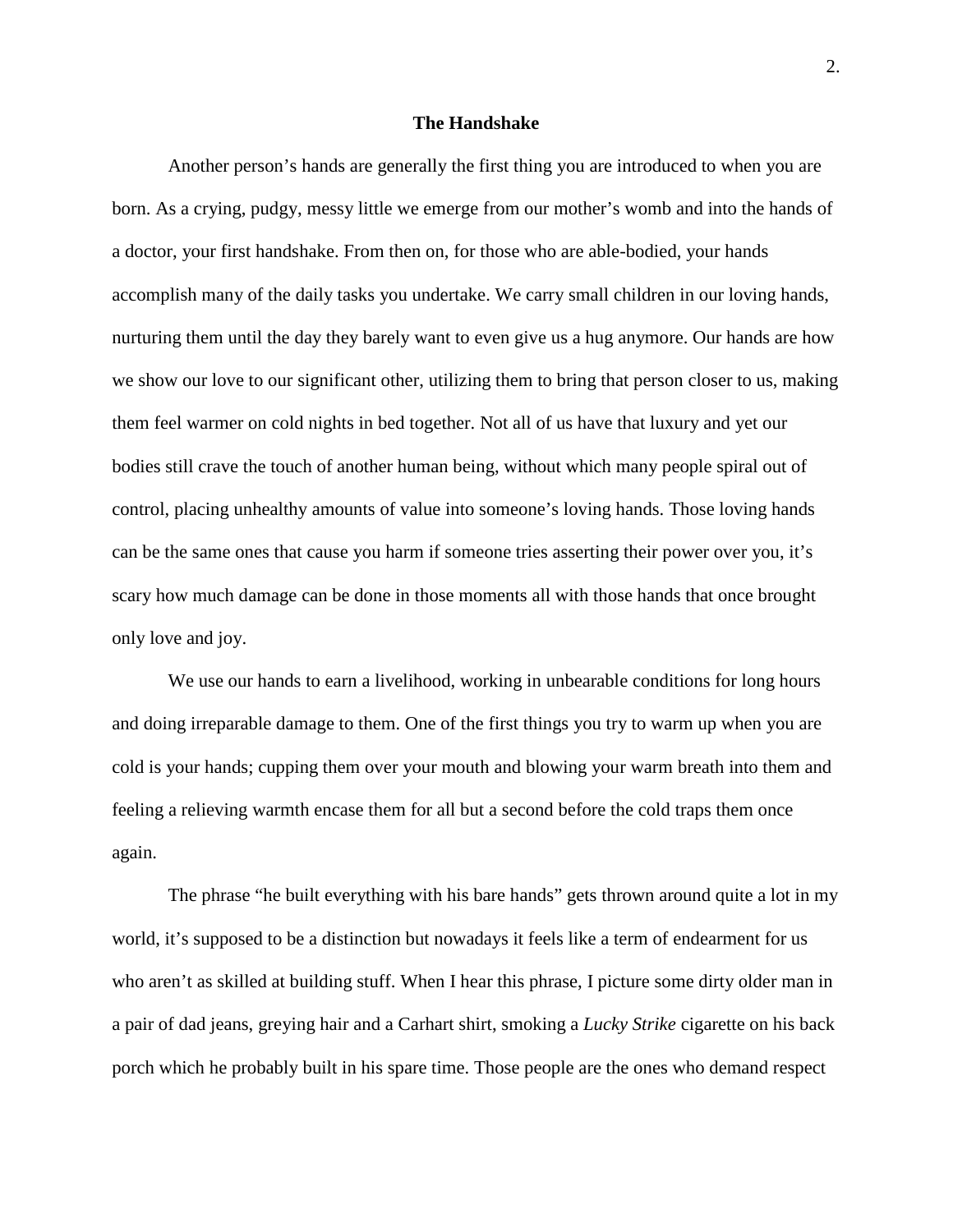where I come from, if you're not like them then you're nothing but a vagabond to everyone else. I've started paying close attention to the hands on those people and I notice how different they are from my own.

\* \* \*

My dad has hands that can grip a basketball but his fingers aren't long, the former is a trait which I have been jealous of all my life. Their touch is pretty rough, the signs of a hardworking man which he has been all his life. Working in a printing press, doing deliveries, driving tractor trailers, and playing hockey during Boston's great hockey explosion after the Bruins won in 1970 and 1972.

On his right hand he can't bring his pinky finger up against his ring finger, they seem forever separate from each other. He broke his finger as a teenager in a fight with his older brother John, one of the few times my dad got the upper hand against his brother in one of the many fights throughout their youth. My dad wound up another punch aimed straight for his brother's face, John moved his head and my father missed his swing. His hand smacked right into the bottom step on the stairs, the knuckle bone was sticking out of the back of his hand.

One of the weirdest quirks I noticed about my dad's hands was that sometimes when he would be sitting next to me he'd make a fist but move his fingers up and down making a rubbing sound with them that sounded like sandpaper being rubbed to a surface. I have tried doing this and every time I do I can barely hear it unless I hold my hand above my chest. I could hear my dad do this same motion from across our dinner table or even in the kitchen.

His hands have been utilized mostly for hard labor as he has spent most of his adult life as a delivery driver for various companies. The last eighteen years he has worked for FedEx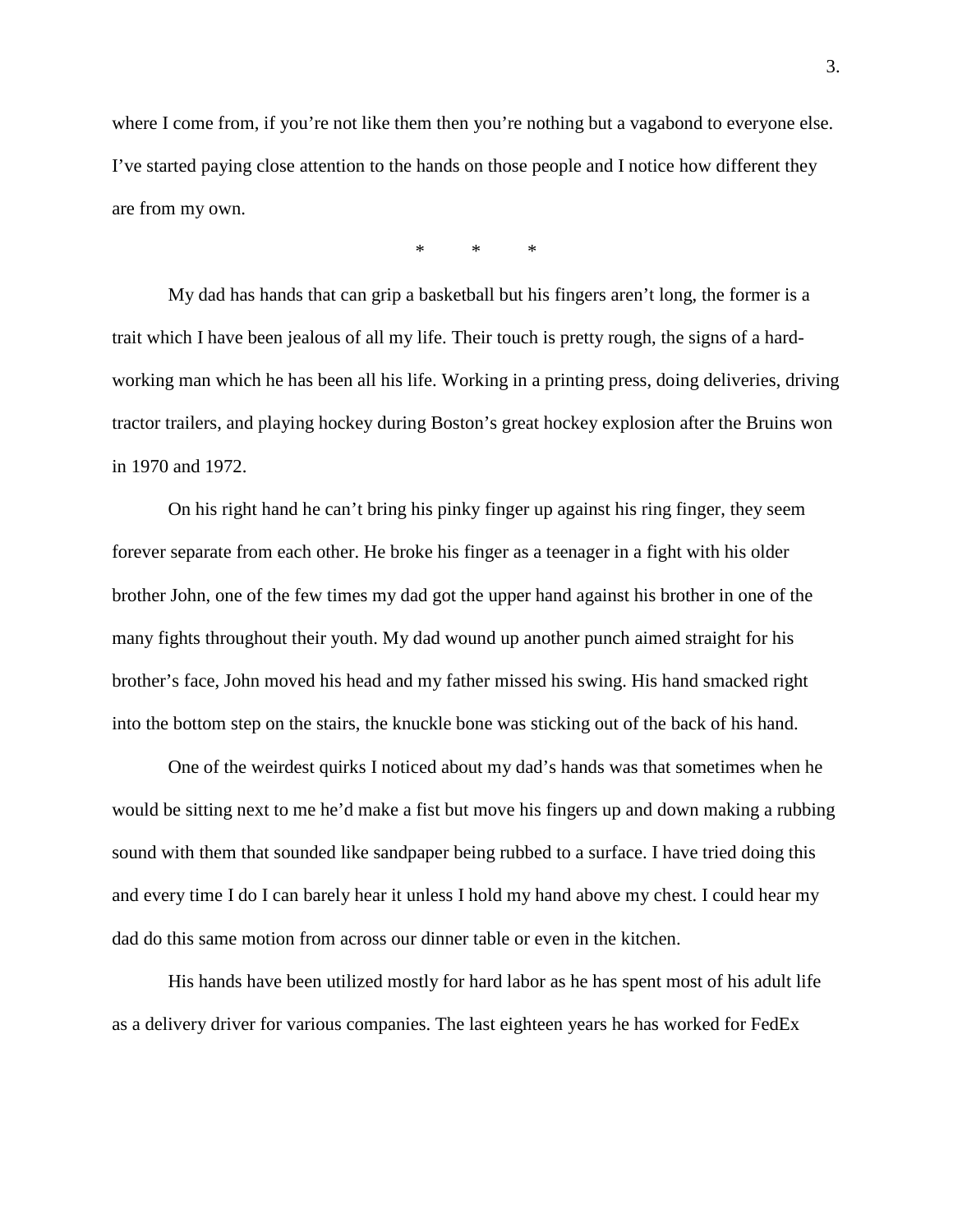Freight, driving an eighteen-wheeler all around Massachusetts making deliveries for many companies in the city, this is how he puts food on the table and raises his family.

\* \* \*

My mom's hands are especially soft and warm as mittens. She takes good care of her nails and likes painting them in calming colors and moisturizes regularly. Her right hand is slightly rougher than her left, a gift from the work she does as a secretary for a visiting nurses Association. Her left hand however is smooth as silk. It is completely devoid of the regular markings that seem almost mandatory to be considered a part of the working-class livelihood. If there was a palm reading test that determined where my mom would fit into society they'd determine her to be in the upper echelon of the social hierarchy. yet still here she remains among us vagabonds stuck in between the world of the poor and the super-rich. My mom raised two children, ran a daycare, worked at a hospital and helped cook in our house while my dad was at work most of the day. Her hands may be reserved for the bourgeoise but she certainly has put them to more use than any of them could ever imagine.

She's raised two children with these hands, worked tireless hours in front of a computer making sure the paperwork for the nurses she works with is all correct and she spent an entire summer slaving away at her studies to take her test in coding in order to find a better job. My mom's hands, if examined at by some expert, would be considered a pair of hands meant for love. To give hugs and help

\* \* \*

My grandfather, Frank, had these gnarly working-man hands. Sliding your palm across his felt as though you were touching a piece of sheet metal. His nails were thick and discolored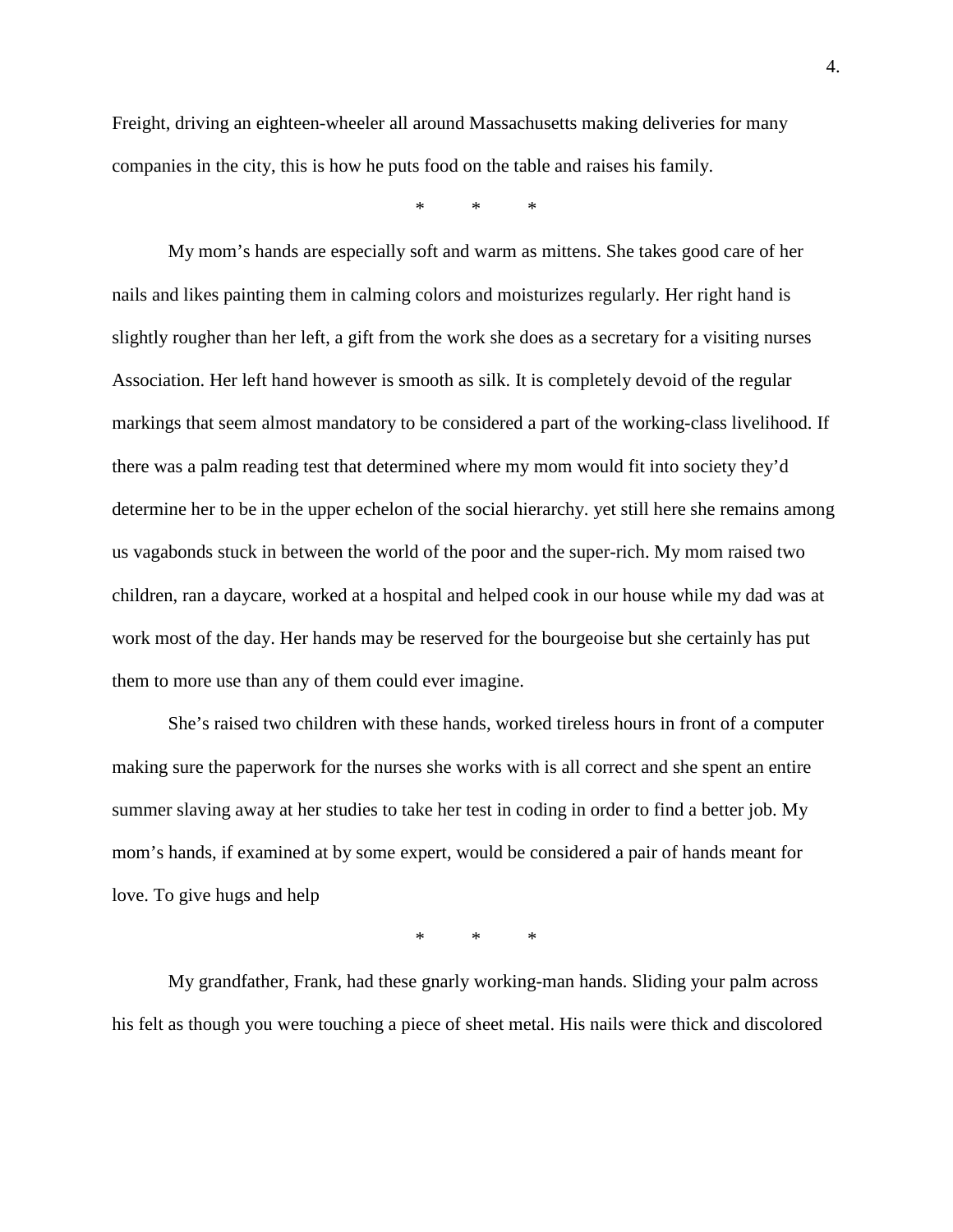from the limited care he took of them. He had more important things to care for like his family and his job and he did that with gusto.

Frank had the worst circulation in his hands. Touching them in the winter, even if he had spent all day in the heated house, felt like he had stuck his hands in the freezer and held on for five minutes. These cold hands were almost always searching for a cigarette or a cup of coffee from Dunkin Donuts, I always saw Frank with a cigarette in his hand up until he had to quit when he was put on oxygen. The walls of the in-law apartment in our house where he lived were turning yellow because of how much he smoked on that side of the house. That same yellow color was embedded in his fingernails.

\* \* \*

"Have you ever shaken his hand? It's like leather" was the first quote I ever heard spoken about my coworker Kenny's rough hands. Kenny's hands compliment his entire appearance: dirty, rough and with real grit and integrity. A true proletariat, Kenny has worked all his life in dirty jobs probably worse than the conditions we face at FedEx now. Kenny's usually in by 3a.m. starting up his forklift and being engulfed in the dust and black residue from propane tanks that fills the air and is left all over the loading dock. The residue that never leaves our hands no matter how hard we scrub; sometimes when I rub my fingers together too much some black skin flakes will start to gather around my fingers and fall off. My friend at work said that if you blew up the building there would be a giant black cloud over Abington for weeks, personally I think our lone warehouse has the capabilities of poisoning the worlds water supply.

His clothes are all covered in stains and dirt not just from our line of work, but from his own projects at home and past jobs. I remember shaking his hand when I first met him, it really was as rough as a well-worn leather jacket or a seat in a Crown Victoria. His hands are usually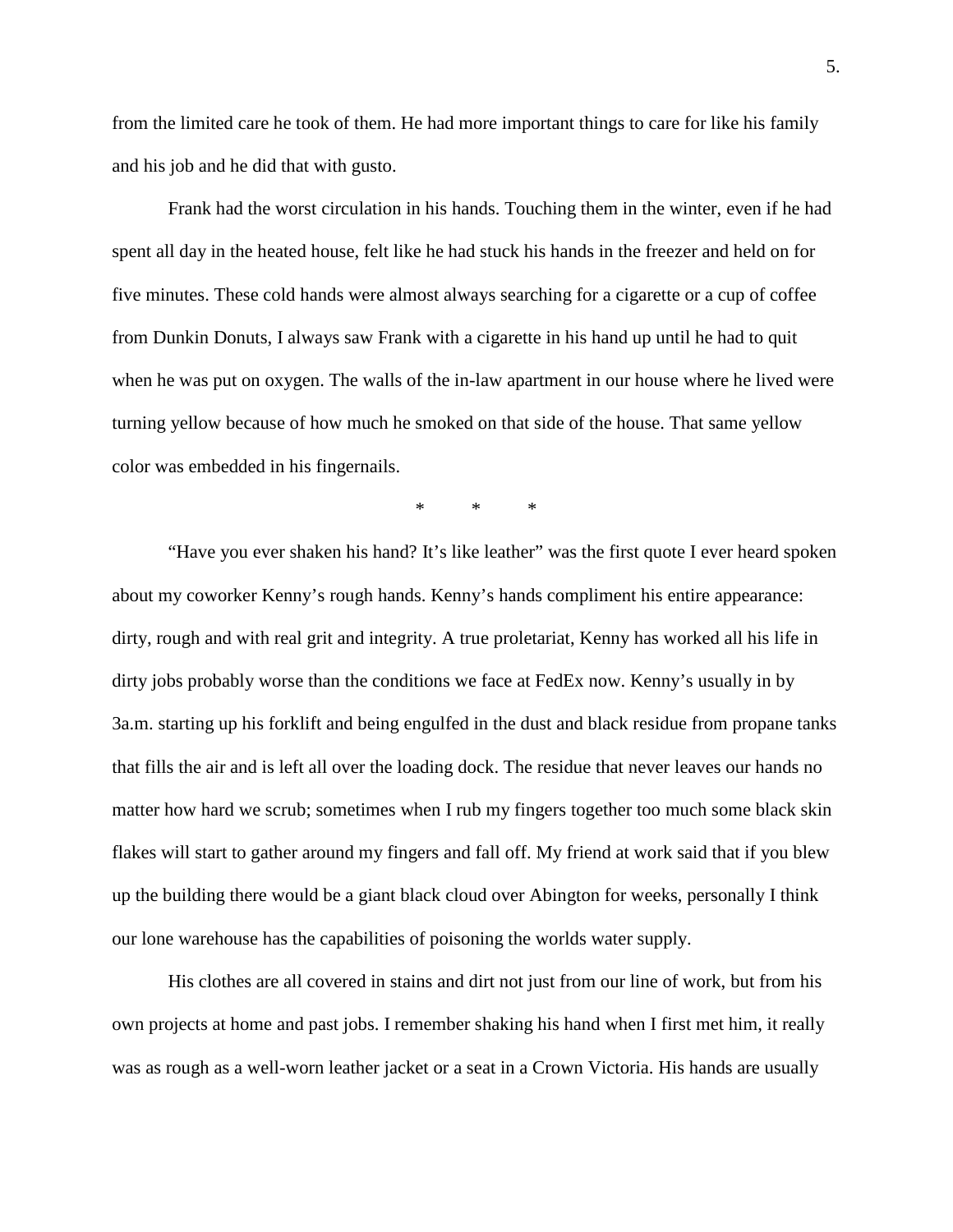clasped around a cup of coffee from the locally known Marylou's at the top of the hill or holding a cigarette, I feel like that adds to his character. He kind of reminds me of Frank in this way, the two of them putting this much stress into their bodies and still coming out with a sense of humor.

I don't believe in the old British Literature idea of physiognomy, because as appalling as Kenny's countenance and sense of style may be, he's the nicest guy on the face of the Earth. You really can't stay mad at him if he makes a mistake because he will go out of his way to rectify it if you bring it to his attention.

\* \* \*

One of my best friends, Isabelle, told me to describe her hands as "sweaty from anxiety" and I couldn't help but agree. Her hands are always cold and clammy from dealing with such bad anxiety attacks that it's the only feeling I know from her hands. Even just asking a waiter for a check would be enough to warrant such a clammy texture to her hands. The backsides of them are covered in small lighter parts of skin from when she kept picking at her scabs and on her right hand is a crudely drawn sun, something I could draw in an art class.

I never knew the capabilities her hands had until the night she tried killing herself. I had noticed the scars up and down her arms since we first met but the reality of that power her hands held was truly revealed to me on a cold February night. Stepping into her room, as she was about to leave for the hospital, I saw her arm dripping blood as she stood there about to leave for the hospital. She had cut really deep into her wrist, but thankfully her mom was taking her to get help. A half-hour before she had stopped answering me after saying "I don't want to talk to you anymore. Don't try stopping me", at which point I jumped out of bed and drove to her house. She gave me a hug before she left and I didn't know what encouragement I could give, I don't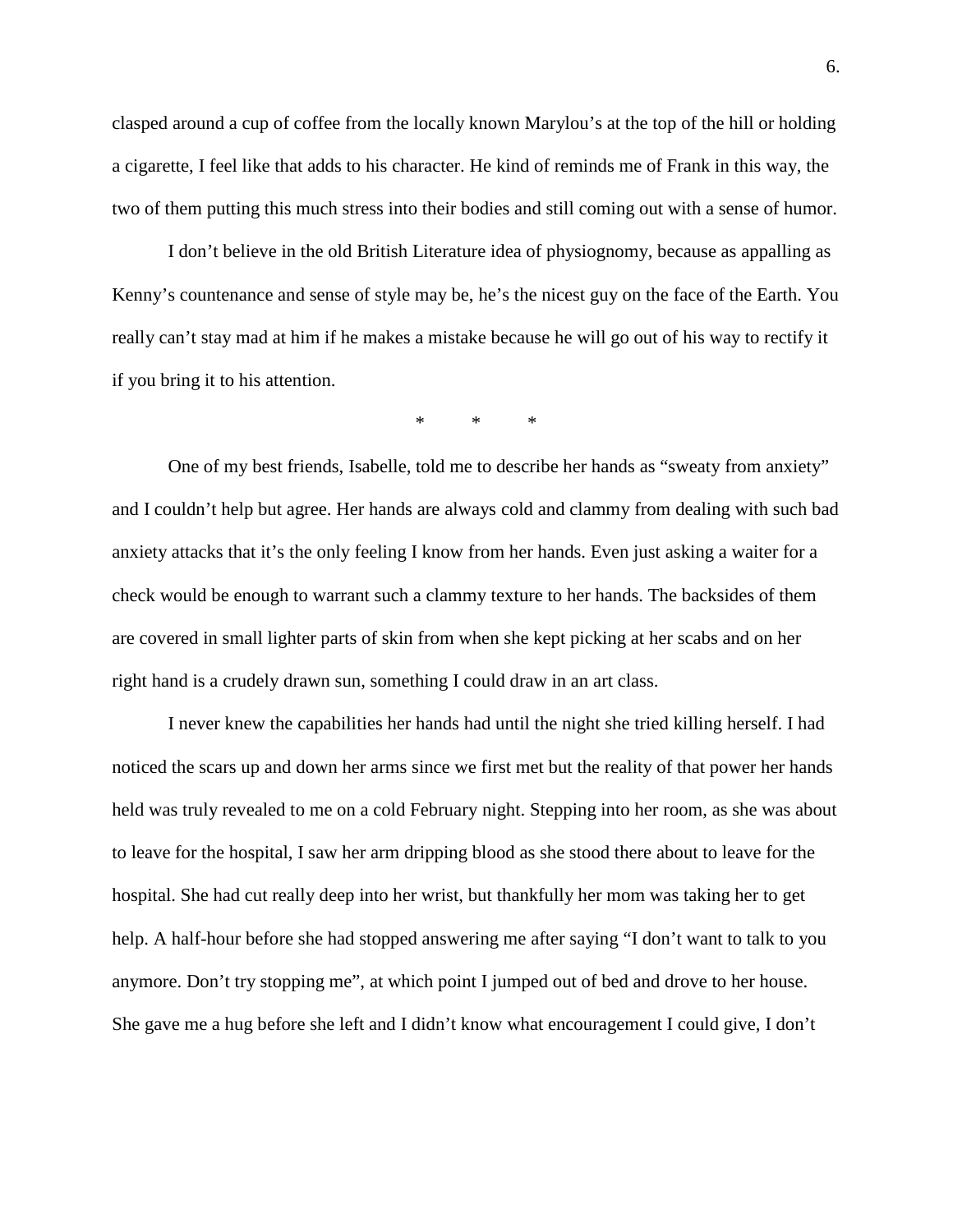know what you can say in a situation like that. I went to bed at 11p.m. and still had to get up for work at 3a.m. the next morning.

I haven't noticed any new scars on her arms in maybe a year now. She's utilizing her clammy, icicle-like hands for strenuous work now. She's saved up almost as much money as I have just from working at Dunkin Donuts, that's what comes from all those double shifts and long hours. I can't help but describe myself as anything but proud at her growth, sure her hands are still just as clammy as they were when I first met her, but they've accomplished a lot and I like to think their power to cause harm has subsided.

\* \* \*

My hands do not reflect the hard work I have put into every day of my life. They're not these rough, scraped and battered mittens like the people I am surrounded by and have been raised by. My hands are still as soft and smooth as they were when I was working retail, not having to work my ass off on the dock and turn my fingers black from all the dirt the warehouse leaves behind. I know that biting cold feeling in my hands all too well working the loading dock on cold winter mornings, five months out of the year are spent with that feeling as I try to complete my work. This feeling makes every moment spent outside much longer than it should.

A coworker of mine when I worked in a clothing store used to always comment on the softness of my hands whenever we'd slap hands saying hello or goodbye to each other. My hands were like the coolest feeling to him, like a stress ball. I saw him a couple years later at a concert after we had moved on from working retail and sure enough, he commented on my soft hands. I was honestly proud that, even after two years of manual labor, they had retained their plush feeling.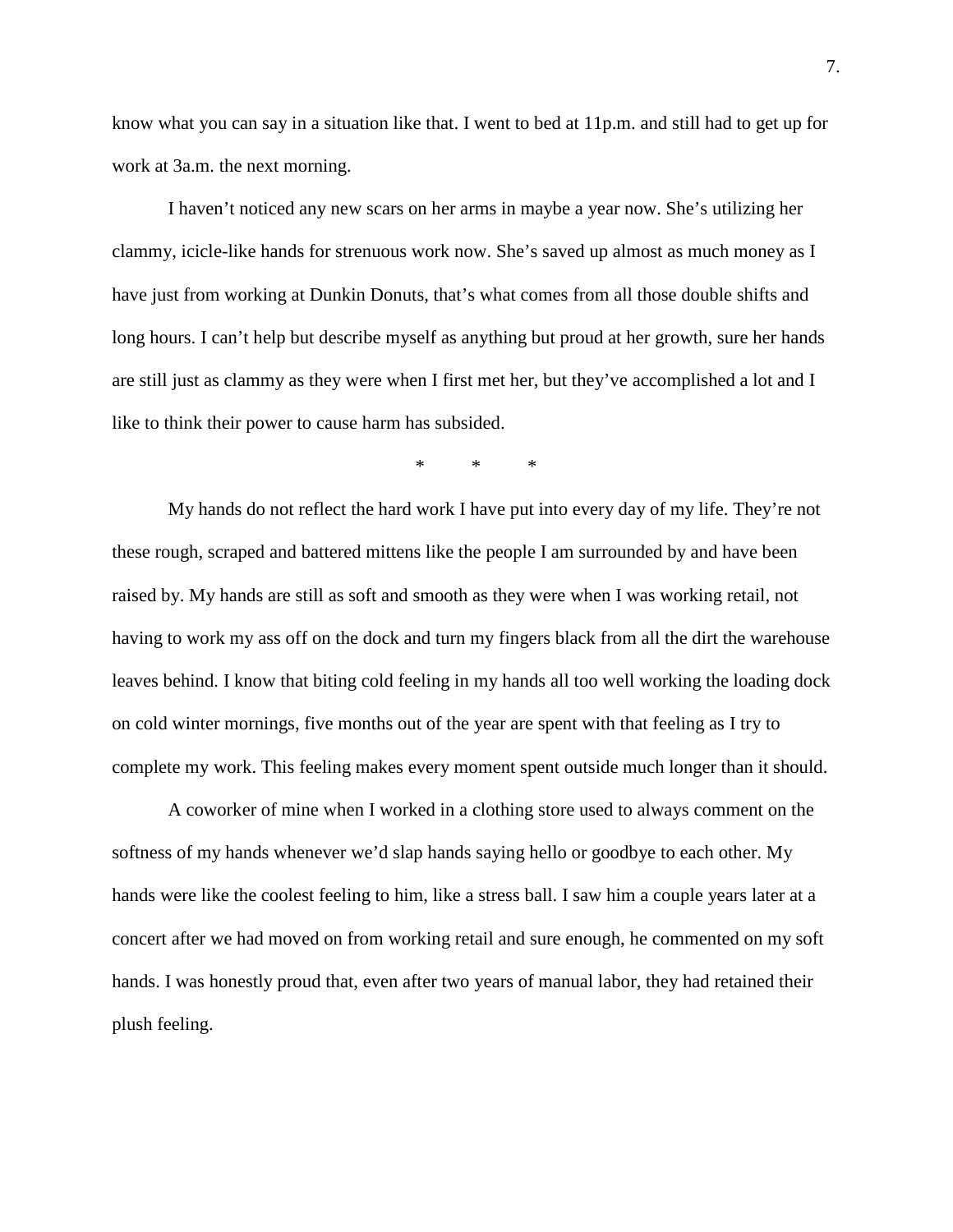I do see some wear and tear on the back of my hands sometimes. Some layers of skin on my palm starting to peel and crack, they're getting a bit rougher. I examine each crack and callus closely and with a sense of dread as I approach some similar fate as the people I have descended from.

I don't know what my hands will be worth if I had to turn them in at this very moment to some being that decides my place in the afterlife. If heaven is just as unfair as Earth has been then I feel like the people within working class livelihoods would be selected by the condition of their hands rather than our characters. I find this funny when I ponder such an injustice because if they measured our character, we would all be held in the highest regards amongst society.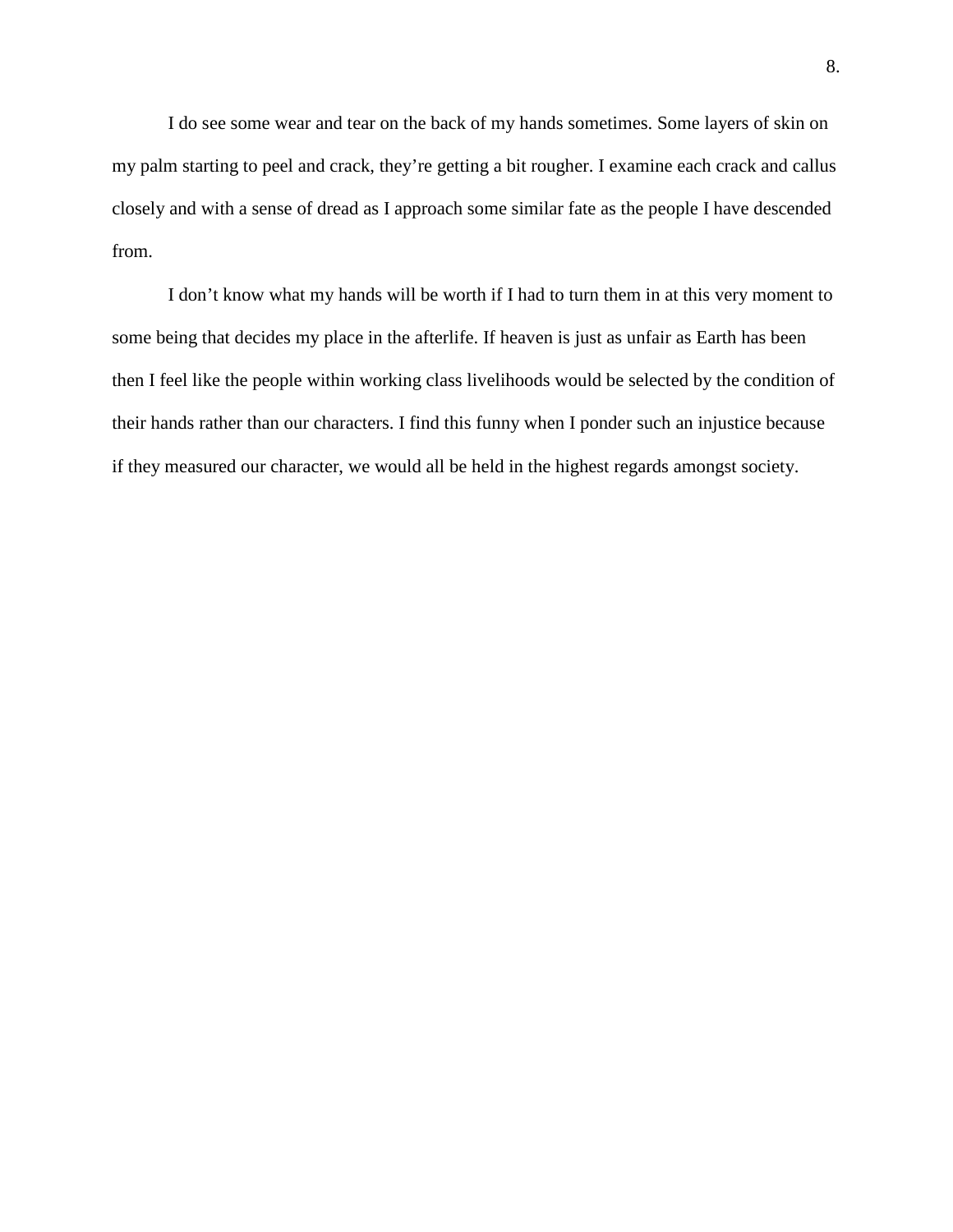#### **Working Class Envy**

"Life's a shit sandwich, the more bread you got the less shit you have to eat." My best friend's dad told me that just after he had gotten out of five months in jail.

As much as I hate to agree with a statement related to appeasing capitalism and profiteering, I can't help but find this statement all too true. Having said that I try to also avoid the cliché that money doesn't buy happiness either because it kind of does in my eyes, some people just aren't smart enough to handle that much money. I like to think that if I had the opportunity to have that much wealth I would be responsible and be set up with it for life. People like myself are just as corruptible as anyone else is but I feel like it has something to do with my upbringing and where I've been in my life, and the appreciation I have for hard work. Living just outside of the city of Boston Massachusetts, a city which has always been considered a workingclass city, I've noticed there is an aesthetic based around that blue-collar ethic and it has dripped into the surrounding neighborhoods known as the "Greater Boston Area", my neck of the woods.

I've worked my ass off for the last four years, studied hard at school for a degree I don't fully understand the need for in multiple different majors and to this day I don't think I'm really sure where I want to end up in the world. I'm not the only one of my kind, not by a large margin. Look at ninety percent of the students in classrooms nowadays and ask them what they are doing when they leave, how they get here and what time they went to sleep or woke up at and where. I guarantee quite a lot of those student's answers will make the person asking the question flinch.

Almost all my friends and I work in hard labor. Jared works at a gas station, my friend Anthony and I both work the dock at FedEx Freight, Meola works in construction and Josh works in a group home which isn't technically hard labor but I will elaborate on its toll on him.

9.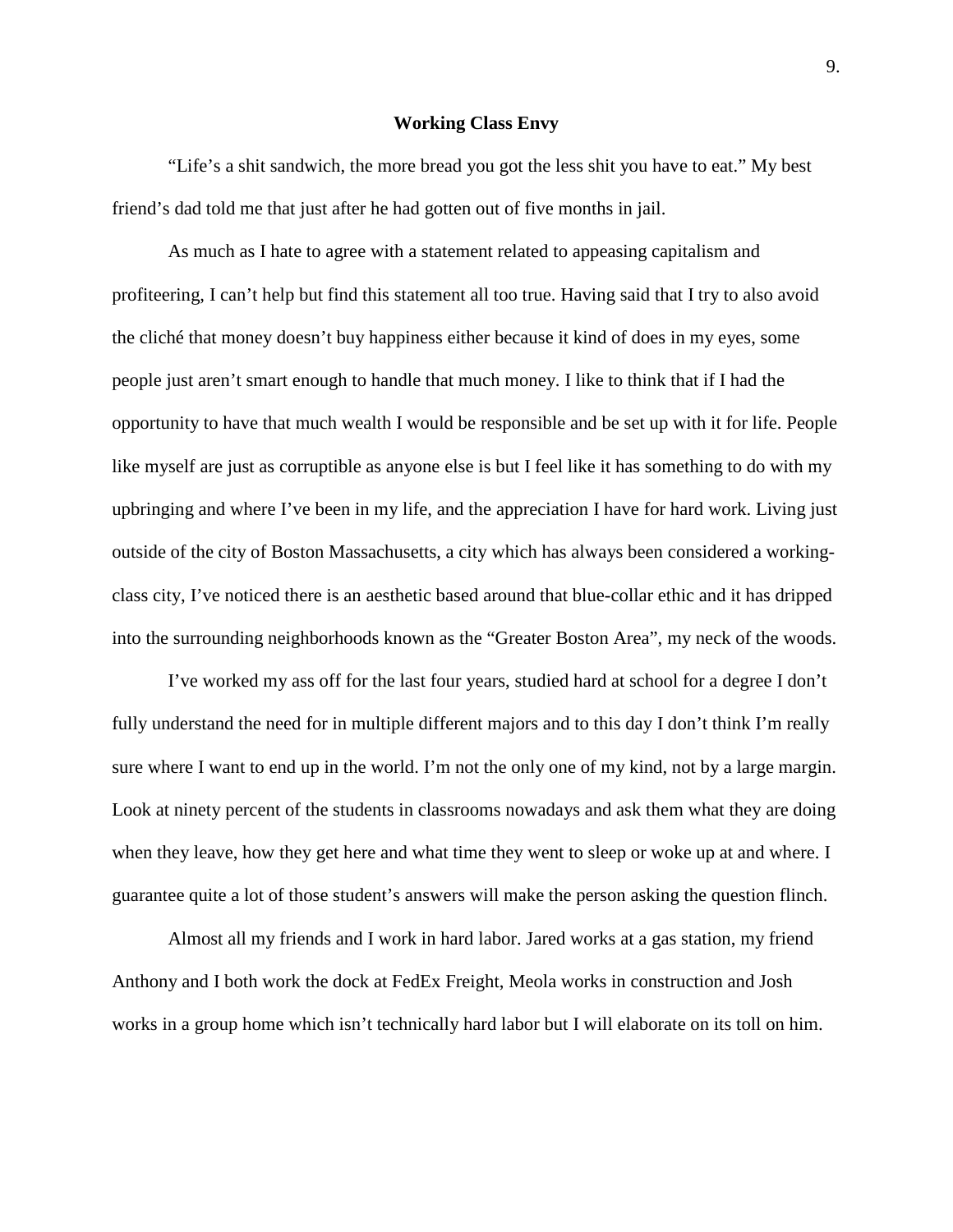Jared, Anthony and myself are the only ones in college and we still do our best in our studies because we like to learn when we are interested in the subject and because we want to better ourselves from our current situation. Not many members of the working class are able to elevate themselves from their stature, my parents struggled to give their family a good life and they still work themselves ragged. Somedays I wonder if that's the future I'm headed towards and it shocks me to my very core.

\* \* \*

. One of the first things I noticed when I started working at FedEx was when I blew my nose and the tissue had turned black, I can thank the residue from the propane tanks for that. My fingers also turn black from all the work I've done throughout the morning. Filthy isn't enough to describe this place honestly. One of my now former co-workers, Angry Mike as we all referred to him, used to say "you gotta take a shower before you take a shower after working here" and he certainly was correct. Every day after work when I'm scrubbing the morning off of my body I look down to see how black I have made the water in my shower. I'm half impressed and half disappointed that this is what my job does to me, the affects it's probably having on my health and the fact that I don't want to get up tomorrow and have to do the same thing. I started working here because I needed money and making \$8.38 at my old retail job was not going to cut it anymore. Once I heard that FedEx would start me at \$16.00 an hour, I was already asking for the job.

When people find out I work for FedEx they immediately associate it with FedEx Express, which for some unnecessary reason actually gets on my nerves. I don't drive the little trucks similar to the UPS or Post Office trucks that you see whipping around every neighborhood delivering packages in piss-poor weather conditions. I work on the big eighteen-wheeler trucks,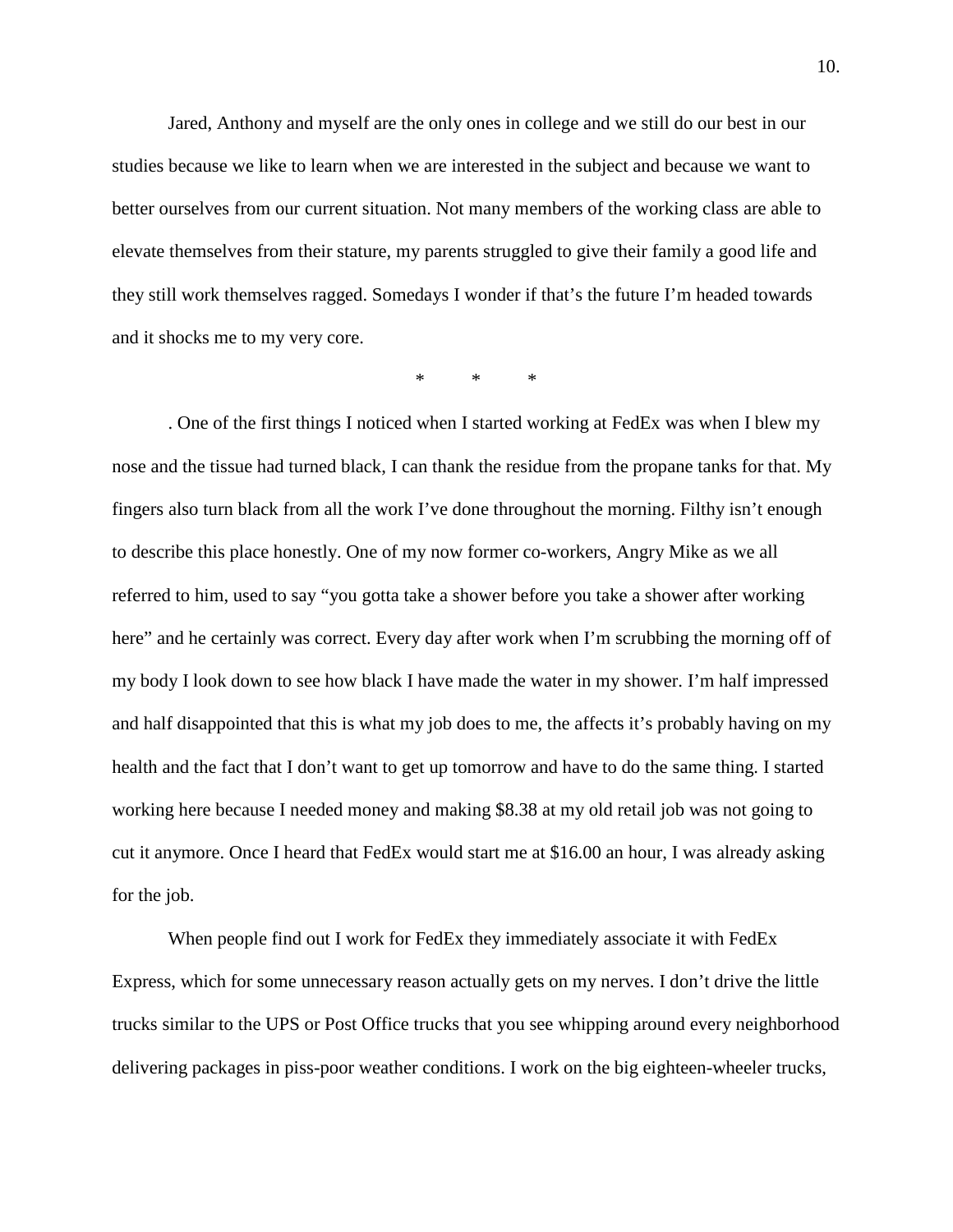unloading and loading them up in the warehouse so that they can go out and deliver large packages to companies or even residential pickups.

The warehouse I work in is massive compared to some of the other FedEx sites you may see but in reality, there's even bigger warehouses all across the country. I heard someone once say that FedEx was so big people thought the company was developing a secret underground society in the Midwest back in the 80s and 90s and honestly, I wouldn't be surprised to find out this was true. One of my supervisors, whom I was friendly with, came to our warehouse from an Ohio terminal and he showed me how big his old building was and compared ours to it. The Ohio terminal swallowed ours with just the yard where the trailers sit outside.

Every day I wake up at 3a.m., shovel some unhealthy breakfast down my face, make myself some tea, drive and clock in to work by 4a.m. I can honestly say there hasn't been a single day where I've looked forward to going to work in fact, the only thing I look forward to in my routine is the quiet drive on the empty streets at 3:30a.m. usually accompanied by some music of my choosing. When I clock in I am handed a folded piece of paper which is holding other piece of paper inside. Then I start up my forklift out on the dock and drive to the door I am supposed to unload. The folded piece is the manifest of the truck I will be working and tells me the door number it will be located at, the papers inside are the bills for the freight in the truck which need to be taken out. Those papers are how I identify where a piece of freight is going and I have to scan the barcode at the bottom to notify the system that this particular freight is on the truck I just moved it to.

I usually unload trucks which usually have twenty or more bills inside them. Those bills aren't always just individual piece of freight, some orders have four pallets of freight all going to the same company and I have to find all four of them, of course the guys who loaded the trucks

11.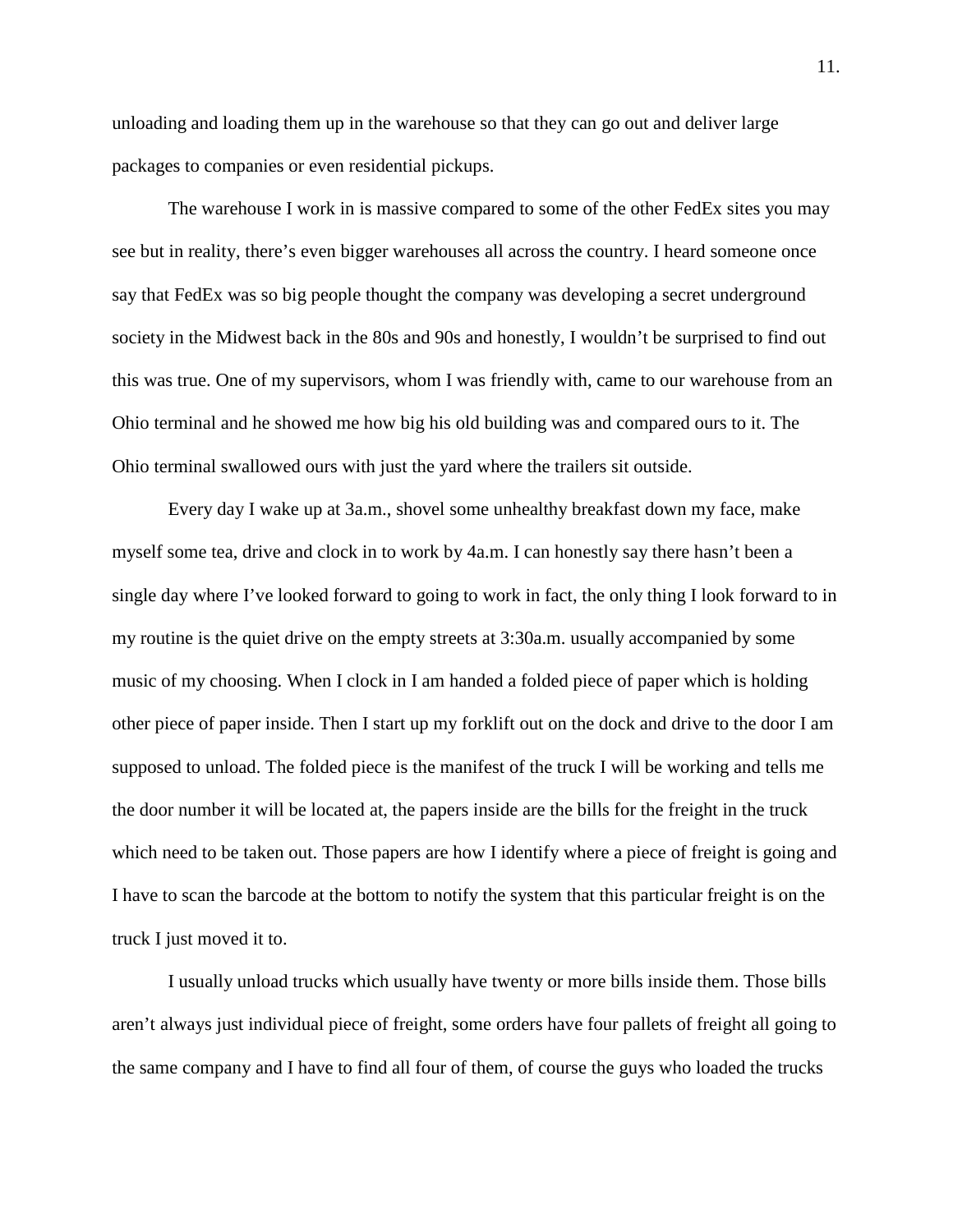never put them close together and sometimes I'll find one piece when I first open the truck and the remaining pieces will be at the end of that same truck. It's quite an eye-rolling experience, especially if you find an order that is supposed to have eight pallets and you've only pulled out three and the truck is almost done.

Sometimes the freight is loaded properly, most times however I find myself questioning what went into the thought process of loading this mess of a truck. Seeing freight destroyed, having to clean it all up and make it look nice for a delivery is enough to make you want to quit your job on the first day but we all need the money. I'm amazed at the resilience of those whom I work with, as well as my own. It requires a lot of patience to work here and the turnover rate is so high at our jobs they don't allow new workers to have their own master key to unlock the trailers until after six months of employment. Otherwise it'd be a waste of nickel.

I used to be known as the angry guy on the dock. I was nineteen when first started working at FedEx, that made me the youngest in the building and I'd get a lot of grief from my supervisor Rob who was an ex-Marine and had his job down to a science. Anyone who messed up his system was a target for him and I was the newest one when I first came in there, any mistake I made Rob jumped on it and made it clear that I had screwed up bad. I learned to understand that if I did good I wouldn't hear about it, if I did bad I'd never hear the end of it. But I learned how to do the job just as good as everyone within a few months. I still messed up occasionally because handling freight that has come in as a giant mess isn't easy for anyone who has worked there and anytime I'd get something that fell over or got destroyed I'd throw a fit. I was really bad and I'm sure that's why a lot of my coworkers didn't really talk to me too much the first year or so I was there. I can't exactly root out why I was always so angry now that I look back on it.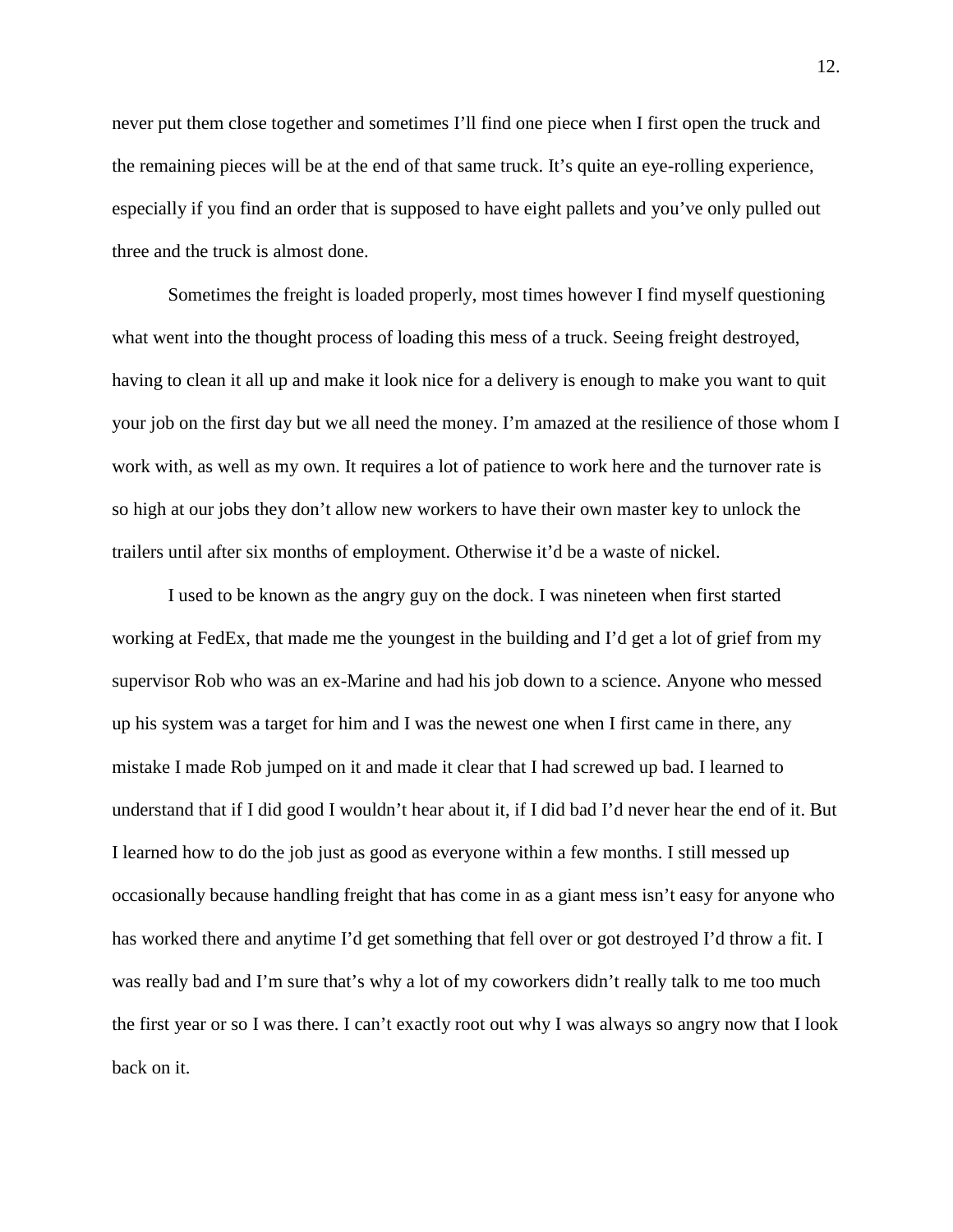My father always told me that it was all the angry music I listen to that forced me to become this angry headcase, but I don't think that was a factor. Honestly, I think the satanic music I listen to was actually a release of my anger rather than caging it and letting it harm me. I think the fact that I was waking up at 3a.m., getting to work by 4a.m. and battling the elements in the warehouse and my girlfriend dumped me and I still had not gotten over it when he told me I was an angry person. Just the combination of all of those events accented my rage and I blew off some steam. Since then I think I've really changed, the hissy-fits at work have subsided, I go about my business during the day and I still fill my ears with the satanic sounds of the music I enjoy. It all puts a smile on my face by the end of the day.

I'm quite calm now at work, mostly because I have kind of accepted my working-class fate and figure I will have to go through a lot of difficult situations before I find any inkling of peace in my life. I still do all of the same things I was doing back then when I was a pissy little dockworker; I still get up at 3a.m., work in the terrible conditions on the dock, go to school and do even more work for my classes than I ever had before. It seems the more meaningful work I have in my life, the less angry I am. Schoolwork has become the only work I really enjoy and now I have a boatload of it and when I finish it I'm not troubled when I'm presented with more of it.

Now as the hours pass on the dock I hear people yelling a lot more than I hear myself yelling. It's funny when it's from the guys who used to say how angry I was on the dock and laugh at my misfortune, I guess that's equally crude of me to do the same to them but at the same time I don't really care. I don't enjoy going to work but I do it because I have to right now, school's more important than my job but my job provides me with the opportunity to go to school.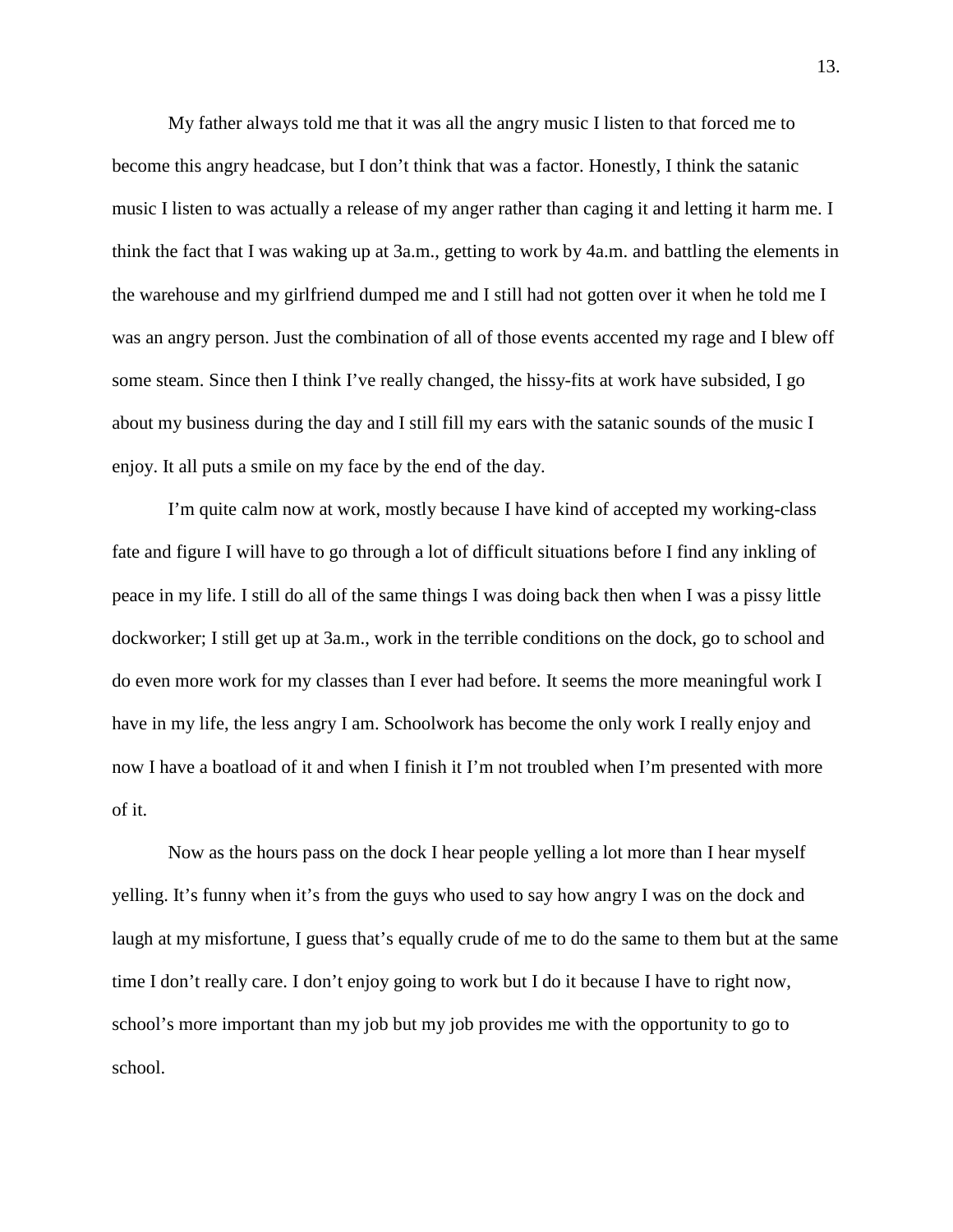\* \* \*

Massachusetts is actually a popular tourist attraction across the world, attracting some 19 million tourists each year. I never understood what it was that brought so many people here until my father explained "there's a shitload of landmarks in American history here. Of course, idiots will want to come see them". My house is located right down the street from the Adams' Houses, where American Presidents John and John Quincy Adams were born. I once told this to a friend from out of state and they immediately wanted to see them. When I brought my friend to the Adams' Houses she almost didn't see them because they're so unexciting you would miss them if you weren't paying attention.

Plymouth Rock is known as the place where America was founded, even though indigenous peoples had been living on this land for thousands of years before, but Plymouth Rock was where the white people came into the picture. Its landmark has become a local attraction for tourists which is generally why people visit Massachusetts so often, to view the landmarks related to our country's "rich" history.

The marker is a granite canopy which has entrances on the side and inside is a railing stopping you from falling into the sand where the stone rests. On the stone the number "1620" is carved very neatly onto its surface. The Mayflower II is moored off the beach a few yards away but it is just floating there so you can see it when you drive in and appreciate the site of the historic rock.

When I was fourteen my family and I took a day for ourselves to go for a drive around the state, just to spend the day together. It was fun honestly, sitting in the car relaxing and getting to take in some pretty sights around my state despite it being a cold and rainy day. My dad chose at one point in our travels to visit Plymouth Rock, most likely because me or my older sister may

14.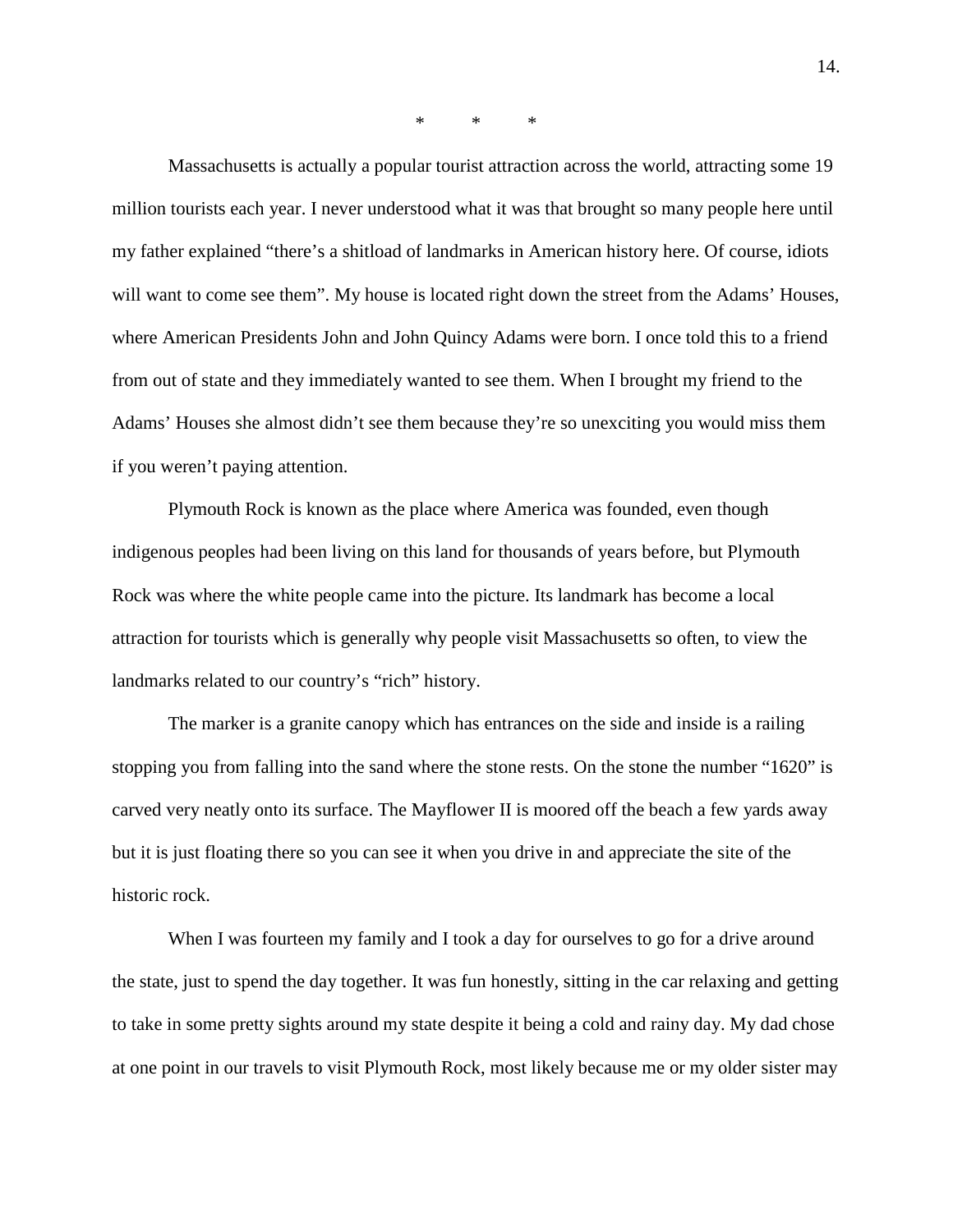have said in passing that we had never been there before and now months later my parents made it a point to go out to Plymouth just to see the thing.

I recall getting to the parking lot and, most likely because of the rain, there wasn't as big of a crowd as you would expect to the landmark. I saw the canopy that draped over the site and walked in behind my dad. There it was sticking out of the ground, a landmark of our country's history. On the ground around it was multiple pieces of litter; a Dorito's bag tossed carelessly onto the sand next to it, a pack of Newport cigarettes and a crushed Bud Light beer can inside the landmark. Historic.

I tried to look appreciative of the historical significance of this so-called rock but all I could do was laugh as my dad comically stated "I swear that thing gets smaller every time I see it" while standing right next to me. I had to step out and let out my burst of laughter. That really was the significance of Plymouth Rock summed up right there, just a pebble in the dirt with a number on it. Considering how many indigenous lives were lost in the centuries since those pilgrims came here and all the other atrocities committed by our leaders I figure I can get a good cackle at American history's expense.

My mother took a candid photo of my father, my sister Jordan and me standing next to each other laughing possibly because my dad had taken it upon himself to make one more snappy remark at the sight of the place. My sister is in the middle laughing, I'm looking at my father also about to burst into laughter and my dad is busy looking like a proud, yet smug, man. It's one of my favorite family photos to this day. The photo doesn't take me back to the day, doesn't give me a happy feeling but I feel like it just describes my family best. If we were going to send a picture to sum up who we are as a family, that would be the one I would have sent in.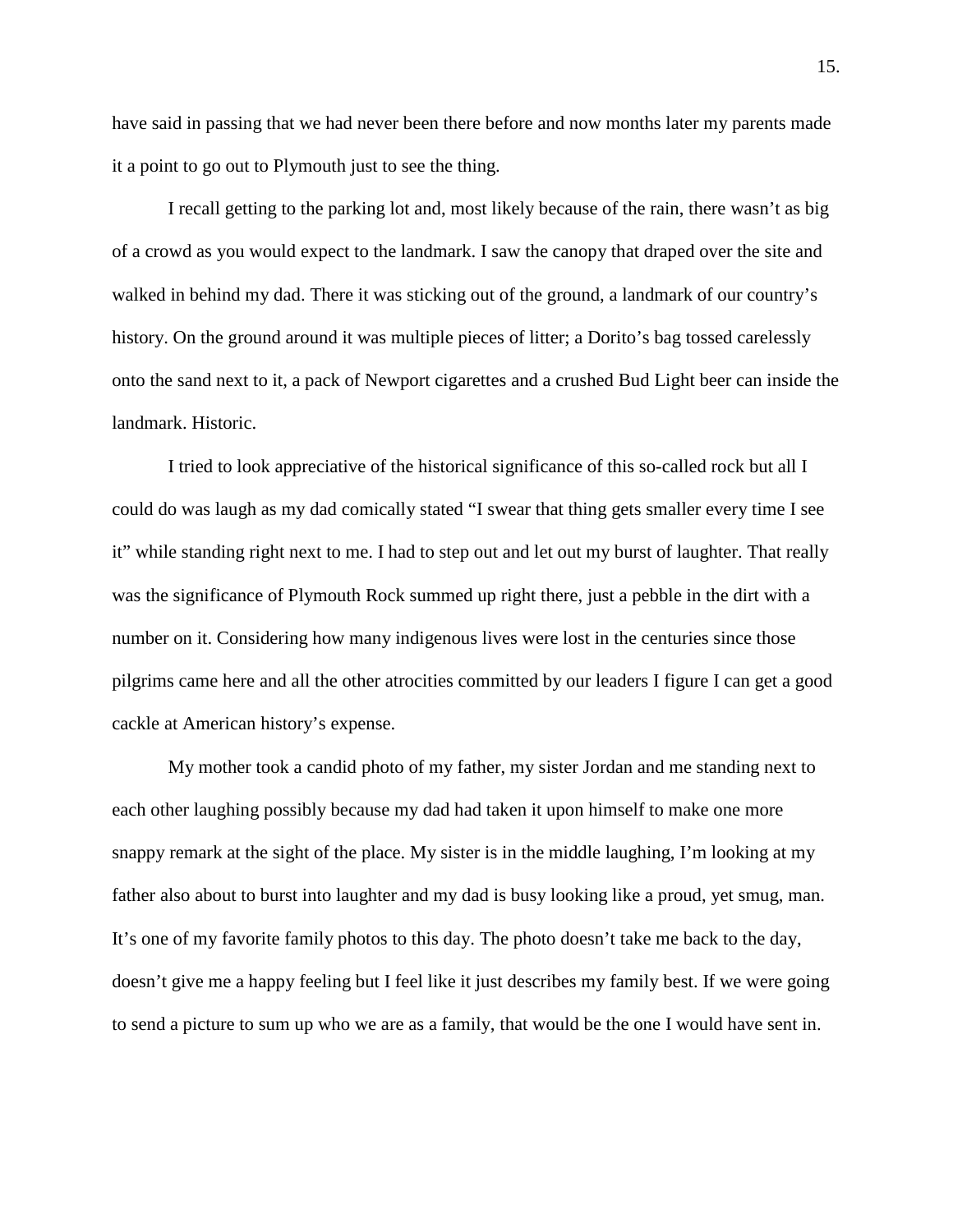I once saw the Hope Diamond when it was on display in a museum in Washington D.C. I only saw it as "a big dumb rock". My outburst in the middle of the display room was heard throughout the tour of the Museum and a bunch of people laughed, it even elicited a laugh out of the stern security guard by the door. I was in 6th grade and according to my mom I didn't know any better, I couldn't appreciate the value of such a precious gem. Eleven years later, I still think that diamond is nothing but a dumb rock.

My thesis on the Hope Diamond itself is that it is just an object with no actual value. It has been built up by people who think it looks elegant and now diamonds are things worth killing for. really just standing for working class people like myself to just look at and fawn over and blindly accept my fate as some worthless Serf who will never amount to something of such prestige or wealth. It sits in the museum, in the glass casing, necklace draped seemingly carelessly on the ridge that has been made for the box, and it's still attached to the necklace, it was in the movie Titanic. Still all it does is show off what people of grandeur have and we don't have, I get the feeling that most days the sick bastard who owns that diamond is watching the security video at his home in a comfy chair as people stare at the diamond and is really getting a kick out of it. Seeing people fawn over his riches.

\* \* \*

The town I currently live in, Braintree Massachusetts, is, for lack of a better word, a weird town. Some call it a city because we elected a mayor in 2009 or so but it really is just a new kind of governing body. Don't ask me to explain how government works, I'm not a political science major. The town is located a mere fifteen miles from the city of Boston and its schools are ranked as some of the highest in New England, maybe even the country. Yet everyone I knew or resented in high-school had their heads up their asses. Since I graduated I've known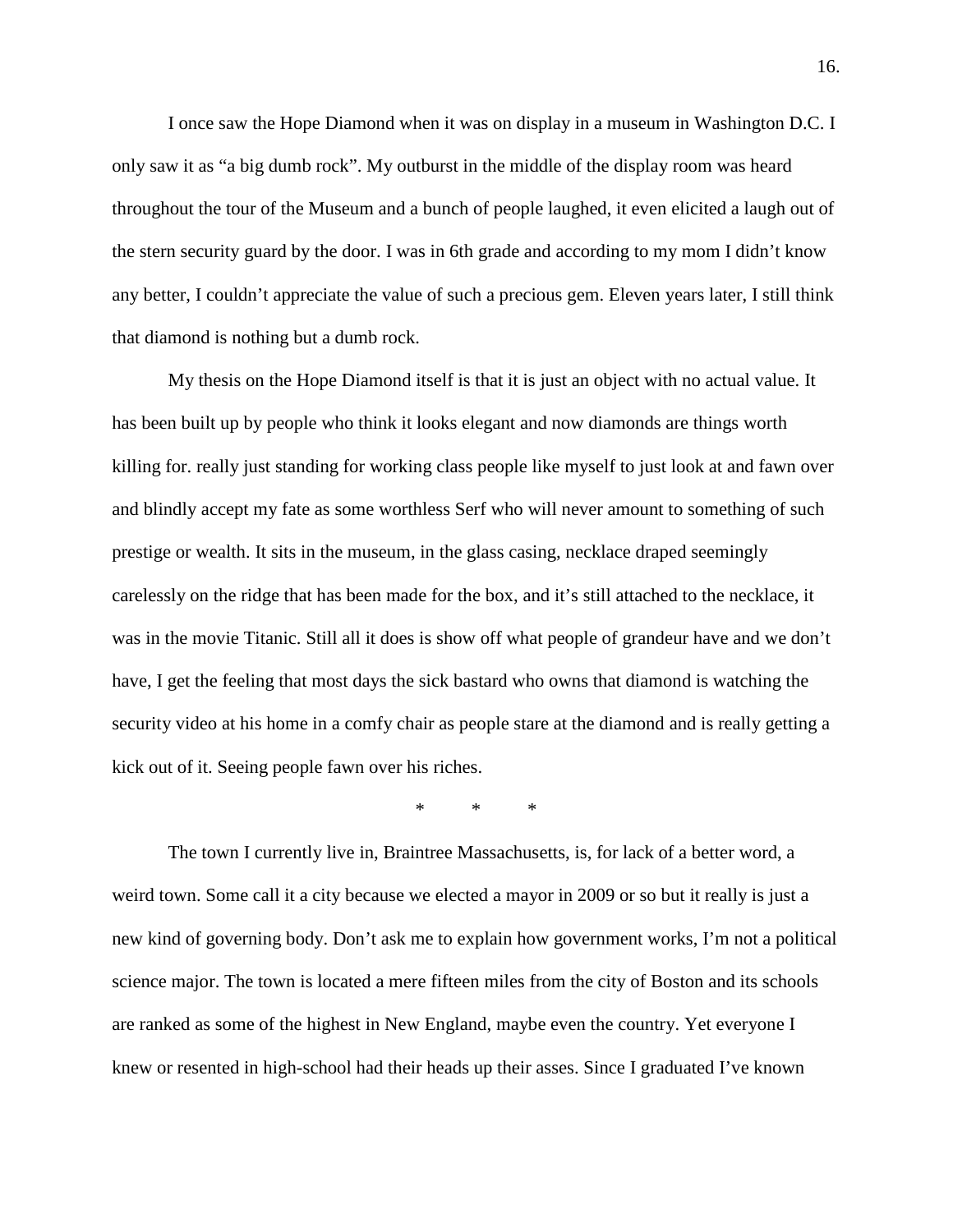three people who have died from heroin overdoses, a number of them have gotten arrested for petty crimes and one kid I know for sure was arrested for murder this past winter.

A recurring joke I tell people when they ask me where I live is: "It may be called Braintree, but those leaves are dead and rotting by now." Pretty funny right? It comes from the people I knew, hung around with, or was bullied by in high school; these people weren't exactly conversation carriers. At least not the conversations you would want to have, they only cared about getting drunk off of *Bud Light* on the weekends, their cars, flashy clothes and sneakers, which girl they were going to use for the night all of that. Apparently, they fried their brains smoking ganja each day and fighting each other over senseless mishaps like someone owing them twenty-dollars or something. I suppose you have to prioritize things. I always think about what they really are like to have a serious conversation with them, one that didn't involve senseless drama. Having a conversation about what they care about, what they are truly passionate about and hear that shift in their voice when they start getting into talking about their little slice of life that they feel so strongly about. I think I'd look at them differently and they'd even look at me differently. It's weird how our worlds crossed and I couldn't connect with them in such a way.

My friend Jared and I live on the complete opposite ends of Braintree. He lives in East Braintree and I live in basically North Braintree, or as I usually tell people "I live near the mall" to make it easier for them to know where I am. That mall is basically a landmark in my town and I've avoided going there since I was fifteen and all the patrons became obnoxious to me. Every once in a while, you'll hear about a shootout or a fight happening there and it just makes me glad I avoid it like the plague. Jared's side of town is even more eccentric, his neighbors are generally people who have been forced out of the city because of the ever-increasing cost of living in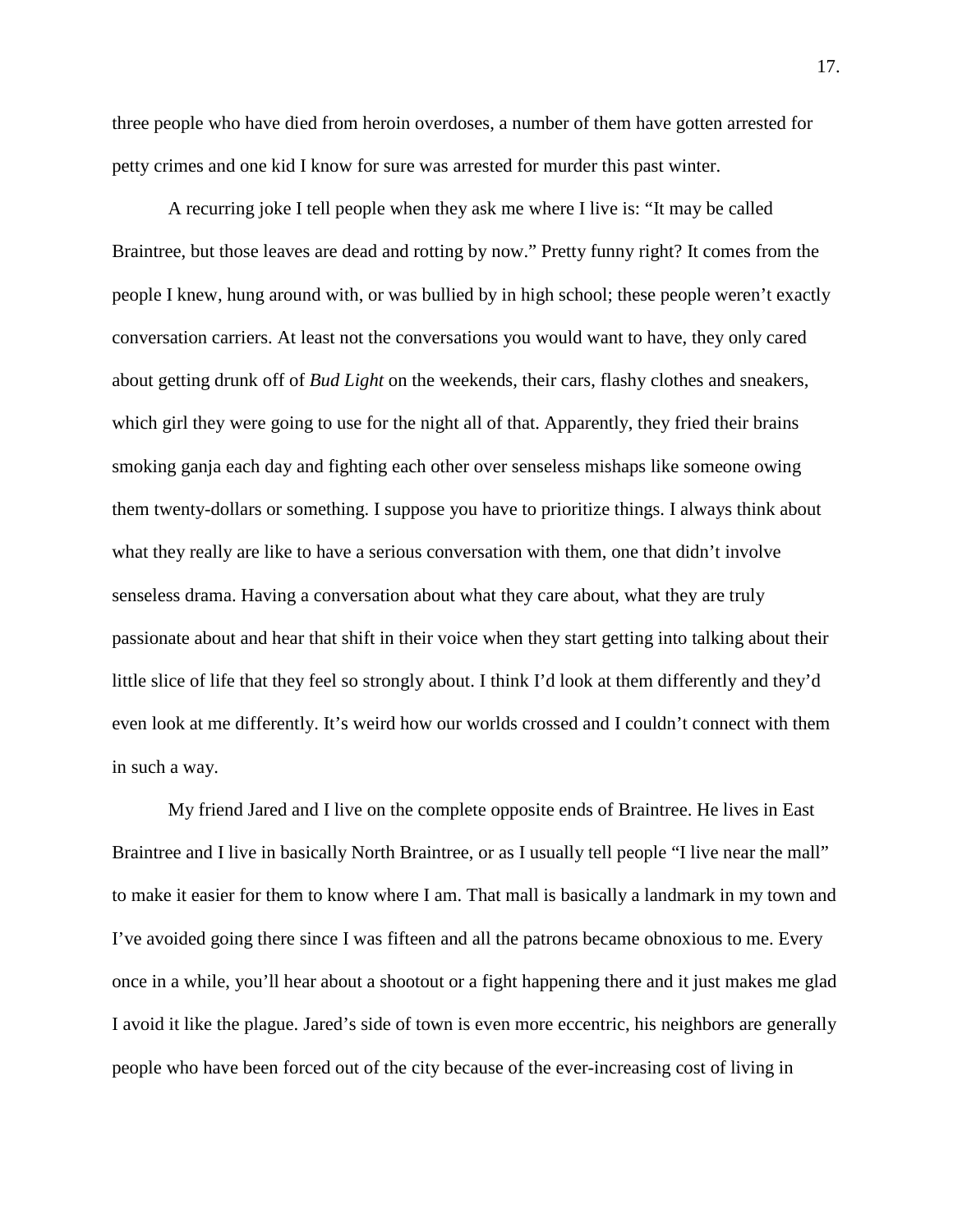Boston, particularly in South Boston, Cambridge and Dorchester. East Braintree, since the rise in the housing market, has seen an increase in former residents of those boroughs. Jared was born and raised in South Boston but moved to Braintree when he was about ten years old. The archetype of these residents has become solidified in movies like *The Departed*, *Gone Baby Gone* and *The Town*: working class Irishmen and women, thick accents, all formerly employed by Whitey Bulger and whatnot. That archetype is disappearing from the cities and moving into the suburbs of where Jared and I live. It's all yuppies in those neighborhoods now and the working-class Bostonian is quickly disappearing each year. So, if you see a movie with such characters, just know that they exist but they don't live in Boston anymore.

Jared and I prefer taking walks as opposed to driving around his neighborhood. It's a ritual we do because there's plenty of calming sights in East Braintree. Watson park is a classic drinking spot for all the Braintree High School kids and we were no strangers to this. It's where the baseball fields in East Braintree are, I used to play on them in my mediocre days of Babe Ruth baseball league. The Fore River runs off right by Watson and behind the stone wall at the edge of the park is a about ten feet of grass and rocks which drops off into the river. There were always police cruisers crawling patrolling by the park at night, eventually we started being able to spot them by the headlights. My friends and I also knew if you stood still when a cruiser passed by they wouldn't see you, or we'd just sit down in the bushes and hope the harbor master didn't come rolling by on the boat.

The water in that river is toxic, we knew better than to set foot in the river because we always joked that you'd come out of it with a third testicle or other appendages. Our friend John Fraser jumped in the water on a bet one time and I congratulate him on integrity alone. The beach, which you can reach by walking down a short path in the woods, is usually desolate in the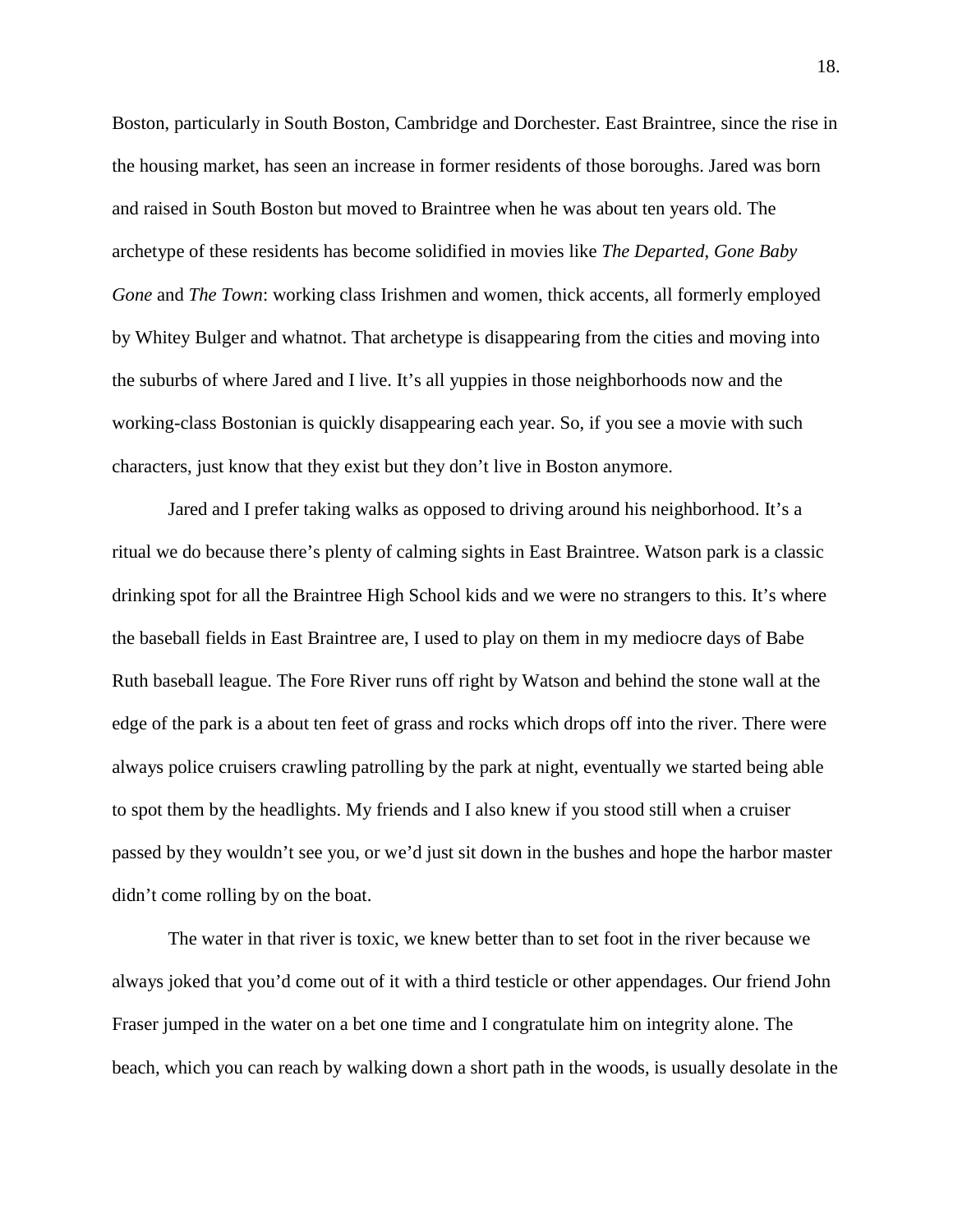summer time. People in that neighborhood know better than to let their kids swim in the Fore River, God only knows what toxins have come up in that thing even after the shipyard in Quincy shutdown decades ago.

There used to be a landmark in the Fore River shipyard which you could clearly see from any hill in Braintree with a clear line of sight. We used to have the second tallest shipbuilding crane in the world there, "the Goliath crane" utilized by General Dynamics since the 1970s. I used to daydream out of the window of my English class and I'd always see the crane while staring off into space. Sometimes I'd wonder what it'd be like working on that monstrosity, or just to be able to watch it at work. The poor thing was rusting so bad you could see the discoloration from my school which was miles away from it. Eventually some company in Romania thought they should put it to use rather than watch it rot in the shipyard and now it's all the way across the pond in Romania. I heard a similar company to General Dynamics put it to some use which to me seems like a more fitting setting for the old relic, the sizeable beast is still chugging along doing the best it can. I don't know what the end may be for that crane, I just hope no injuries are incurred when that thing finally draws its last breath.

Down the street from Jared lives a group of addicts who live in what we call the "PCP house". Why do we call it the PCP house? Well it is because the guys who live there have all been involved in instances where they were arrested under the influence of the substance. It's brought about some hilarious stories for me and Jared to tell in the backyard and reminisce about. A particular one that stood out for me was a day where one of the men was being pursued by two cop cars riding a motor scooter. Jared told me his only interaction with this scene was when he was having a smoke in his backyard and he suddenly heard a buzzing noise go up his street and turn off onto Quincy Ave, the main road which stretches all the way into Quincy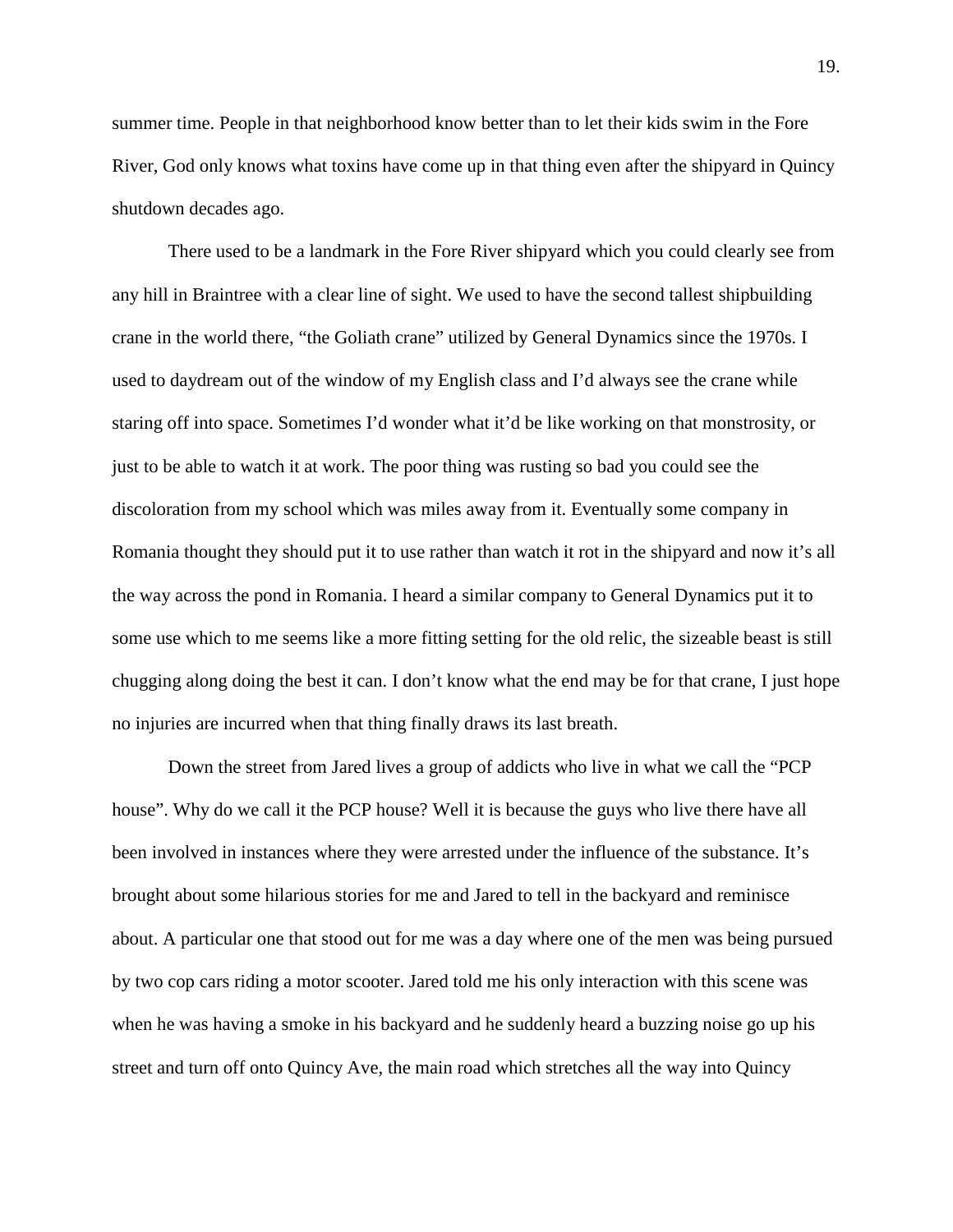Center a few miles away from us. After hearing the buzzing of the scooter Jared saw flashing blue lights speeding up his street and a moment later could see another cruiser go down the street behind his house. Thinking nothing of it he continued on with his day. Next week Jared was reading the paper at his seldom used dinner table and read that the man up the street from him had taken those cruisers on a fifteen-mile chase from his neighborhood into Dorchester before he disappeared losing the police. He and I couldn't believe that guy got away from the police on a scooter and how embarrassing it must have been for those cops. As Jared was working at the gas station on Quincy Avenue up the street from his house, he saw the "PCP guy" riding up the sidewalk on a bicycle this time. Across the street in the parking lot of the convenience store was a police cruiser who started his car up and drove at the man on the bike. The cruiser struck the PCP guy at a speed that would injure him, not kill him, the impact sent the man off the bike onto the windshield and he rolled onto the concrete. The officer quickly scooped him up and hauled him into the back of the cruiser and drove away, case closed. I can't believe how much stuff I miss sometimes when I'm not in East Braintree.

Another resident of the PCP house was also involved in a run in with the police in East Braintree back in the summer of 2016. From what the news reported, the man walked into the Vietnamese Market right up the street from Jared's house, grabbed somebody's child from right behind them and tried running out the back door with the kid over his shoulder. The father chased after the man into the back room and a quick confrontation ensued in the back. The father came at the man, grabbed his head and put his head right up against his and stared him down, yelling obscenities at the whacked out, would-be criminal. The PCP man handed the child right back to the father. The police showed up at the store half an hour later and found the man out behind the building clenching a tree so hard the police had to pry him off of it with three men.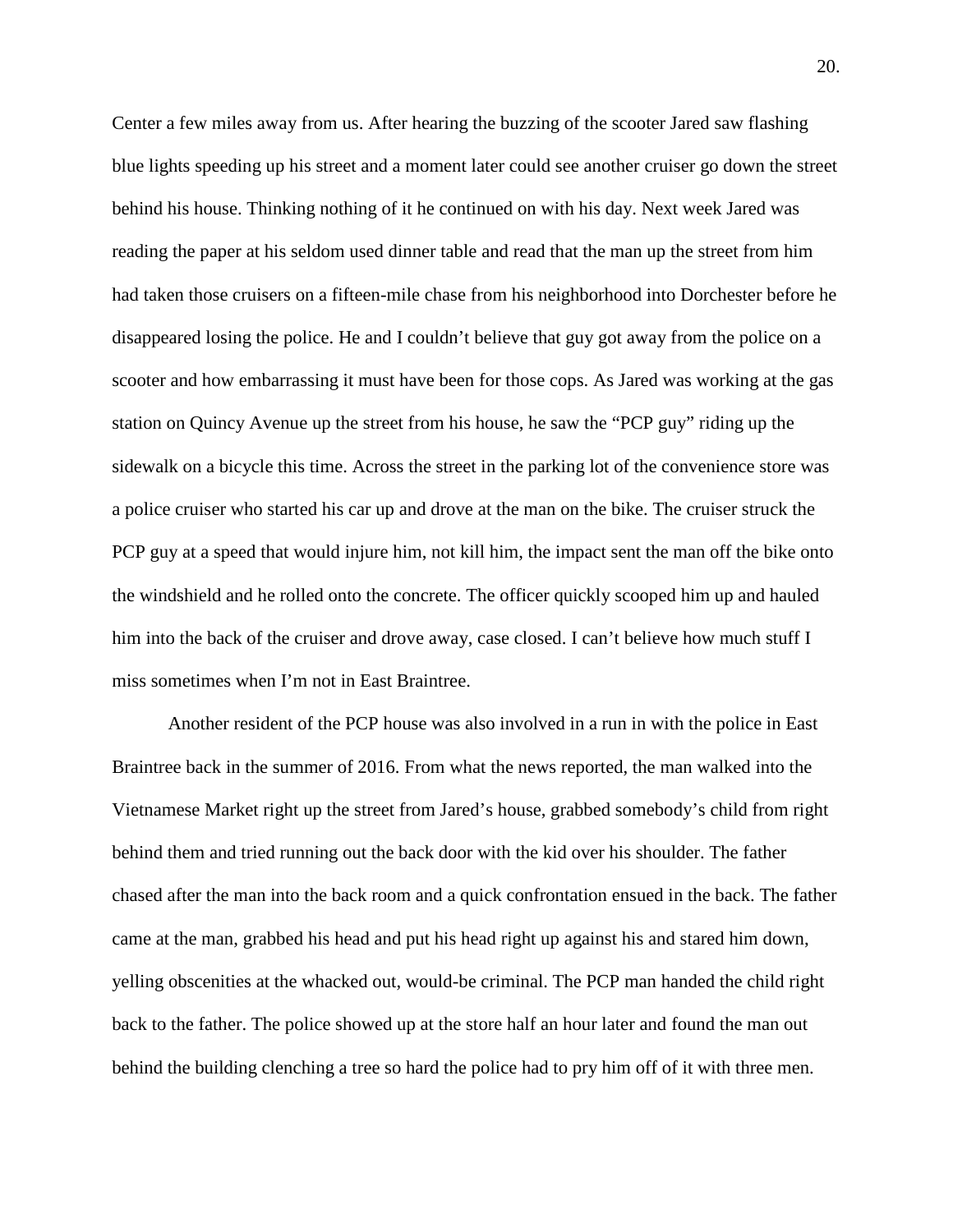This is the kind of environment we live around. The main problem we have always worried about was becoming products of our environments. I admit I have it a little easier than Jared does; my family is held together, we're not rich but we live in a decent neighborhood, we eat together as a family and avoid arguments unlike his, and we say "I love you" a lot. All these happenings in my family seem to either confuse or just humor Jared. I realize I have things that he doesn't have and I don't intend to waste that, nor will I ever compare his struggle to my own but we talk constantly as though the world exists as a slight against people like us. We're those people everybody scoffed at in high school, calling us bums and burnouts even though they were nice to us when they needed something. Real phonies as Holden Caulfield would say. I've seen a few of my tormenters since I left high school and they're still here just like us, hanging around the same bars and trying to impress everyone. I kind of feel bad for them, at least I don't have to impress anyone in my life.

\* \* \*

The work I do leaves its marks on my body, inside and out. My eyes have rings around them as dark as the water in my bathtub when I shower after I get off a shift usually at 10am., I punched in at 4a.m. I've had my share of injuries at work and they always make them out to be more difficult than they should be. From working at FedEx I've gotten a concussion from slamming my head off a steel beam, cracked a rib, had foot run over, and have almost had my fingers frostbitten from the cold on the dock. It seems like everyone I work with gets hurt, is out for a few weeks or is on light-duty and then after a while they're back to working full-duty.

Me on the other hand I get wrapped up in the mess known as workman's compensation, the clinic we go to is vague as hell about all their diagnoses and it feels like they just want me out of there. I've had my fair share of injuries, the biggest mark on my body came from a recent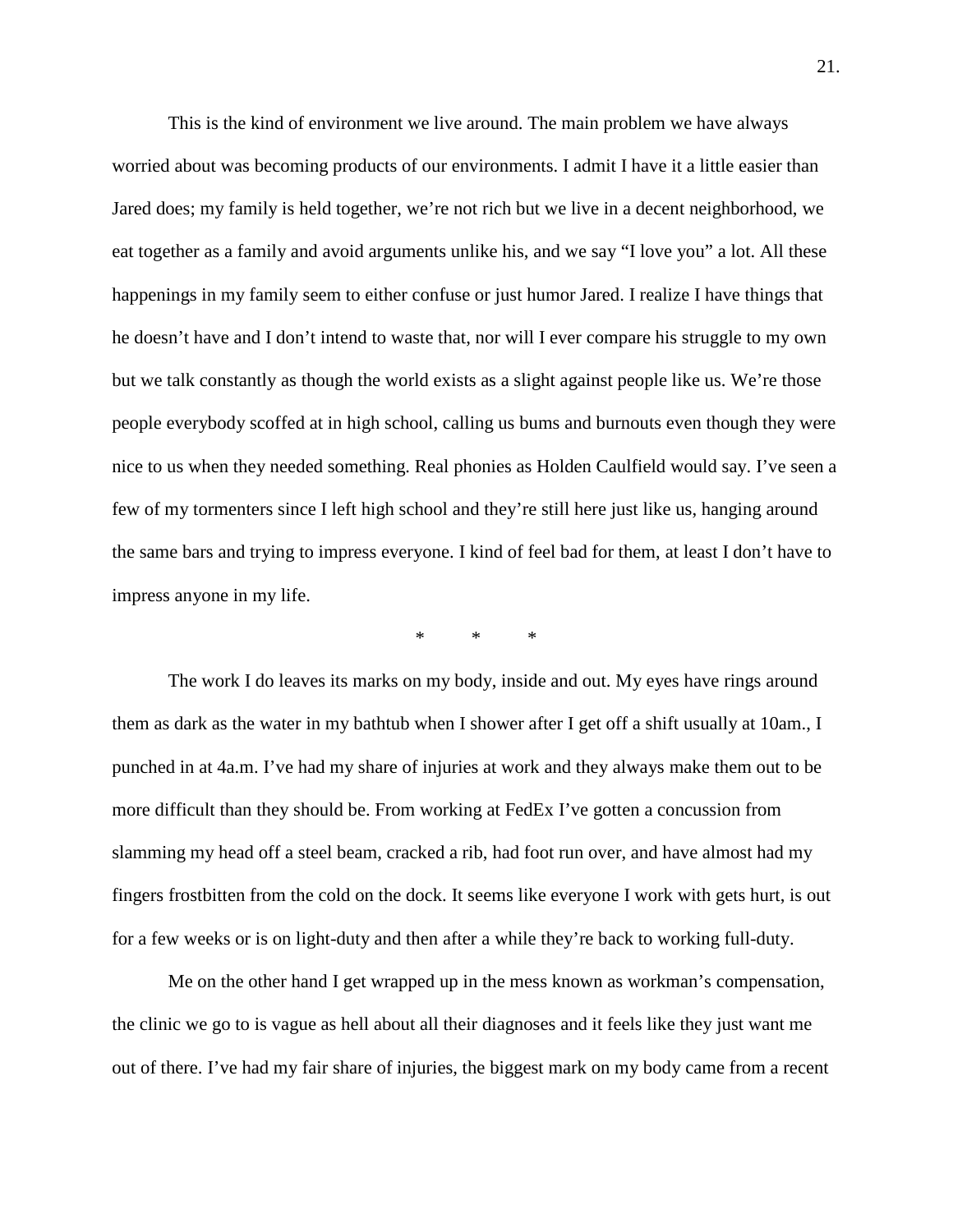injury where I sliced my leg open on a piece of steel on a pallet when I was walking by it inside the trailer and my leg got nicked by it. I felt the piece of steel catch me and it felt like a really bad scrape on my leg.

"Ow, shit!" I yelled to myself. When I looked down, my leg on the front left side of my calf was open and it started bleeding. "Oh shit!" I repeated to myself as I started hopping out of the trailer and calling for help. One of the truck drivers named Shawn was the first to notice me as I came hopping out of the truck.

"What happened man?" He asked right before he looked down at my leg. "Holy shit!" he yelled as his eyes fell on my now dripping leg wound. A moment later I was surrounded by my father, a fellow dockworker who took off his tank-top and made a tourniquet with it above my wound and I hopped into the breakroom holding myself up by my dad's and Shawn's shoulders. My father wrapped my leg up with a bandage and one of the over the road drivers, the guys who drive from New Jersey and other states and come back to our terminal, offered to drive me to the hospital which was half a mile up the road. He flew down the street and got me there in a few minutes. I needed a total of thirteen stitches.

That is the worst scar I have on my body, besides my tattoo but in terms of unwanted scars it is the ugliest one. I look at it with growing disdain, the summer it happened I didn't really care about it when I wore shorts but now that I haven't displayed it as much I almost forgot how ugly it made me look. I know now that it will always remind me of work and just how hard the job has been on my body. To anyone else it's a scar that warrants a story but to me it's a brand of my time served in manual labor as though I were cattle.

I see my body as emblematic of this land now. My dirty bathwater being the water in the Fore River, my scars being the gutted and abandoned Victorian houses I drive by all the time, the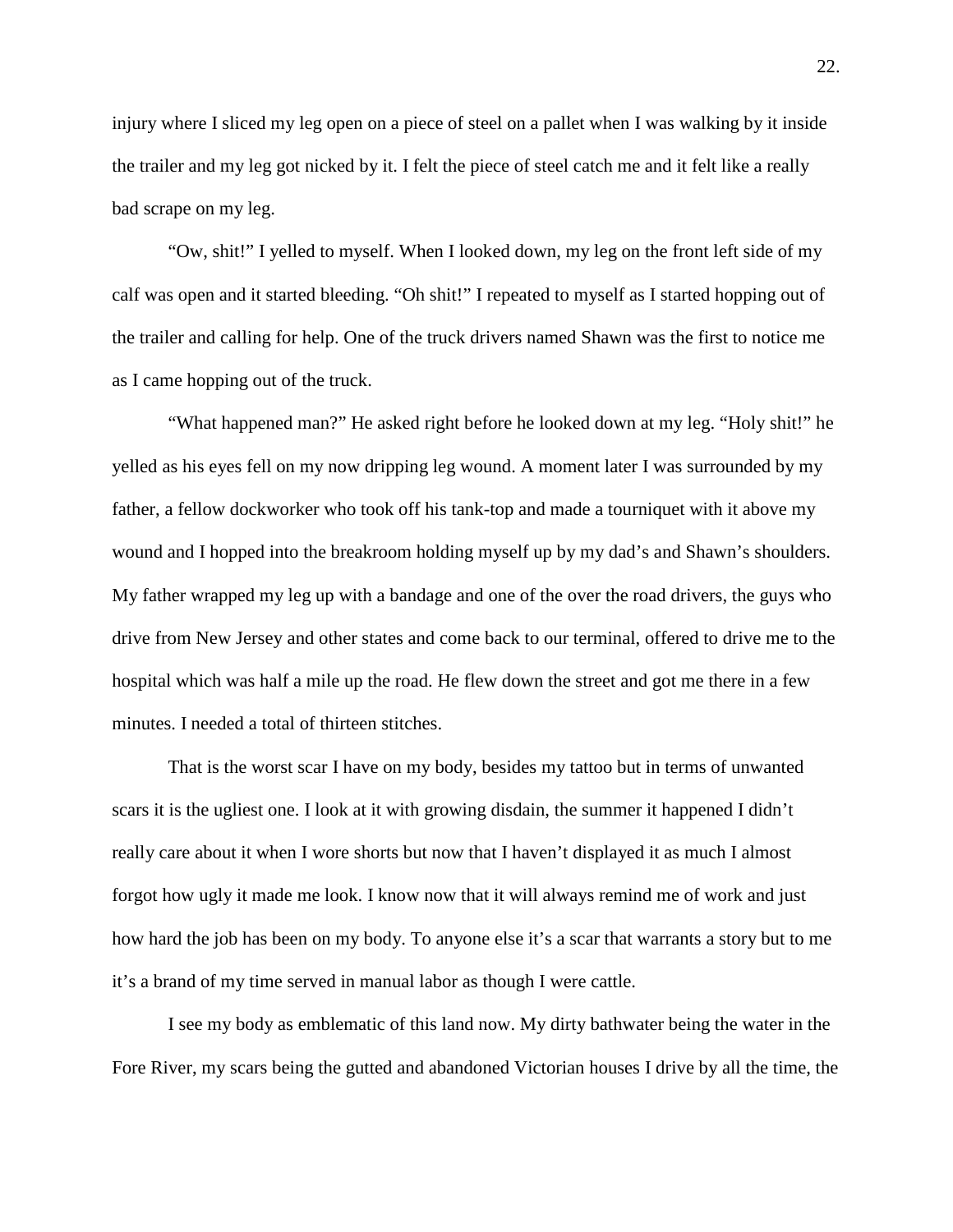marks on the streets which haven't been paved since the 1980s and the labor I do is disregarded like the laborers who built the city now can't afford to live in it. It's as though I were sculpted for this land

\* \* \*

The Museum of Fine Arts in Boston is one of my favorite museums to visit. It's got beautiful exhibits of all corners of the world and I think the exhibits themselves are set up really well. I went there twice recently, once for class and most recently on Christmas Eve with my friends Jared and Anthony. We walked around the exhibit trying our best not to look too lowclass and appreciate the craftsmanship of the art in every exhibit, except some of the modern ones which are really just straight lines on a wall. Pretentious stuff if you ask me.

The Museum is usually full of tourists, local families spending a day with each other, and college art students and professors who come from Emmanuel, Wentworth and Northeastern Universities right down the street. Of course, there are always outliers like myself who come there to indulge in the beautiful art as well but it's almost as though we are peasants and all the paintings are looking down upon us.

We left and decided to take a lengthy walk down the blistering cold streets of Boston that day. I usually don't mind the cold walks Jared usually drags me on, but this one felt much harsher than the ones we usually undertake. We originally agreed to go to Faneuil Hall to get something to eat but eventually it became us just walking for the sake of walking, like we usually do in Jared's neighborhood. As we got further away from the museum, the neighborhood we walked through seemed like a quaint little yuppie neighborhood complete with crowded streets and people who walk too slow for the inner city. I only wanted to get out of this gridlocked prison and go back to my neighborhood where people weren't in the way and I could walk at my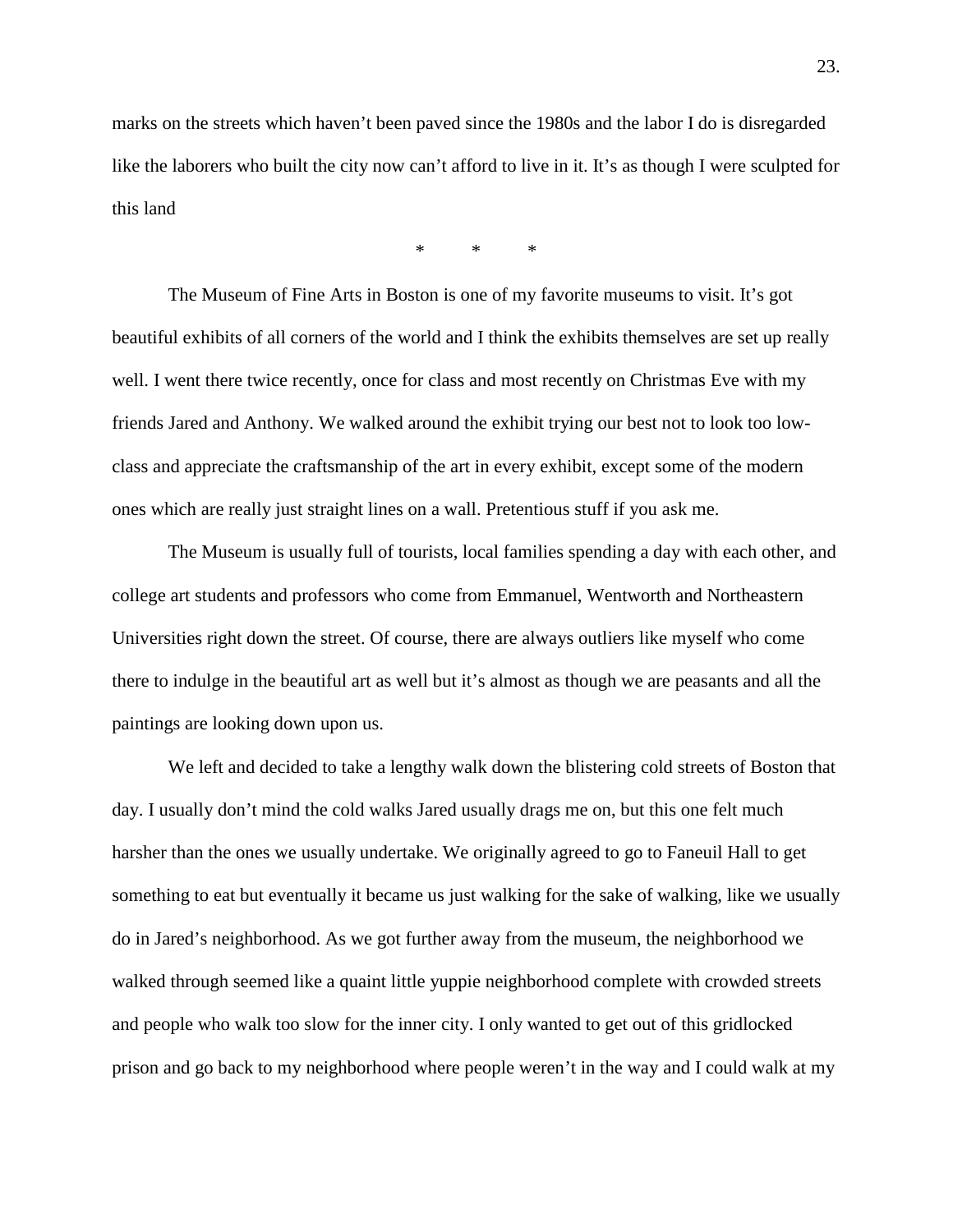usual brisk pace. We Stopped at a 7-11 on Massachusetts Ave., across the street from Trinity Church where the signal for Paul Revere was set up the night of his and Israel Bissel's famous ride. We grabbed a couple bags of cashews and a soda to hold us over until we got back home. Jared stopped out front to light his cigarette, I stood in the middle between him and Anthony when suddenly, off to my left, I heard Anthony say "What's up man?" and I wondered who the hell he was talking to.

"Hey yo young man what's going on? I'm Damien." Said the scraggly older gentleman in tattered clothing. I only recall him starting to tell us his life story about a lot of different trials and tribulations in his life. He was definitely one of those homeless people you see asking for change on the streets but he had a better marketing scheme going on. According to Damien he had been married to a lovely woman and worked his fingers to the bone but soon his wife revealed that she was HIV positive and sure enough she had given him the disease as well. He got burned and he showed us the growths on his neck to confirm his story. Eventually the deal was laid out before us.

"Yo boys I'm gonna be honest, you see that fellow in the red hat across the street? Right at the church with the crowd around him?" He asked us pointing the man out.

"Yeah we see him" we replied.

"Imma be honest with you boys I'm headed over to him right now and going to buy crack from that dude." He finished. I was surprised by his honesty and his carefree attitude about the whole situation. He knew who he was as a person, he wasn't afraid to admit it and all he wanted from us was a buck or two to get him on his way. We felt we should oblige him simply because of his honesty and he made us laugh. We each gave him a couple bucks and he gave each of us a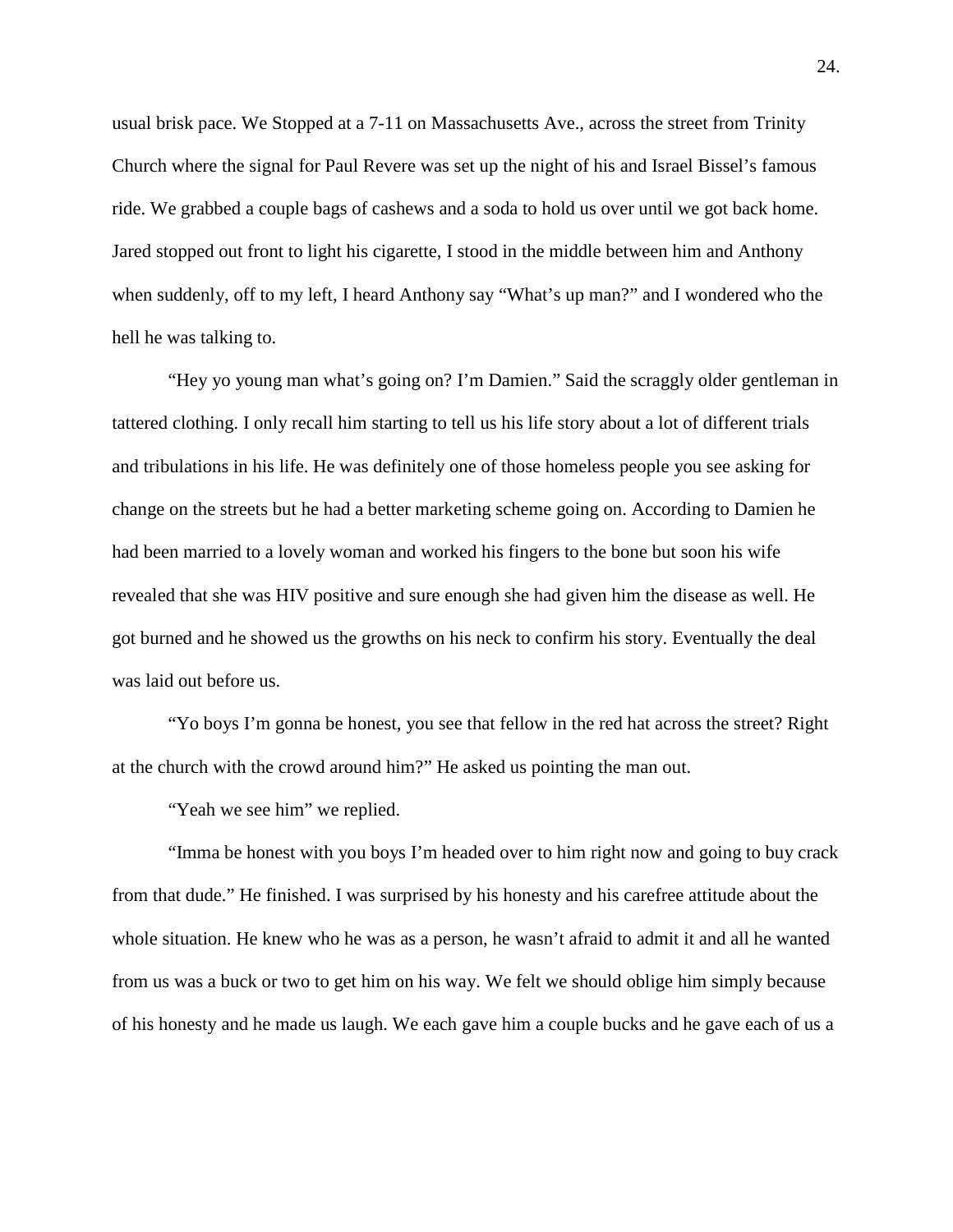hug and a handshake, showering praise onto us and saying "It really is a white Christmas after all. Thanks boys!" as he stepped onto the street to get to the opposite sidewalk.

At that point Anthony had started to walk away while Jared and I stood up against the wall. "Yo, you're not gonna watch this? I paid for it I might as well watch it." Jared called over to Anthony. When Damien got across the street to the dealer he turned around, raised up his hand, waved and thanked us again.

I couldn't hold back the laughter from when Damien waved back at the three of us like we had just made his week. It was heartwarming honestly how Christmas had fit into all of this, it was the time of giving and our best way of giving was to help a man buy crack in the city across from Trinity Church. I noticed during all of this that the cold streets didn't bother me as much anymore, my body had basically adjusted to it all which is odd considering I was freezing a mere five minutes beforehand.

Looking back on this now it makes me realize how much class is all based in perspective. There we were at the museum in our muck covered Timberland boots and leather jackets thinking we looked like bums amongst all of the artsy college students, scholars and tourists that littered the museum that Christmas. Then we go further into the city and find ourselves being considered the well-off members of society by those who were less fortunate. In all honesty, people like Damien treated us much kinder that day despite asking for our money; he was honest, he had shame in his heart but he still wanted to have a laugh with us and share a human moment. In my eyes, that makes this a bit sweeter rather than humorous; Damien may have wanted some money to buy from the man across the street but I think he also wanted to spend a few moments with some kind people, particularly because it was Christmas Eve.

\* \* \*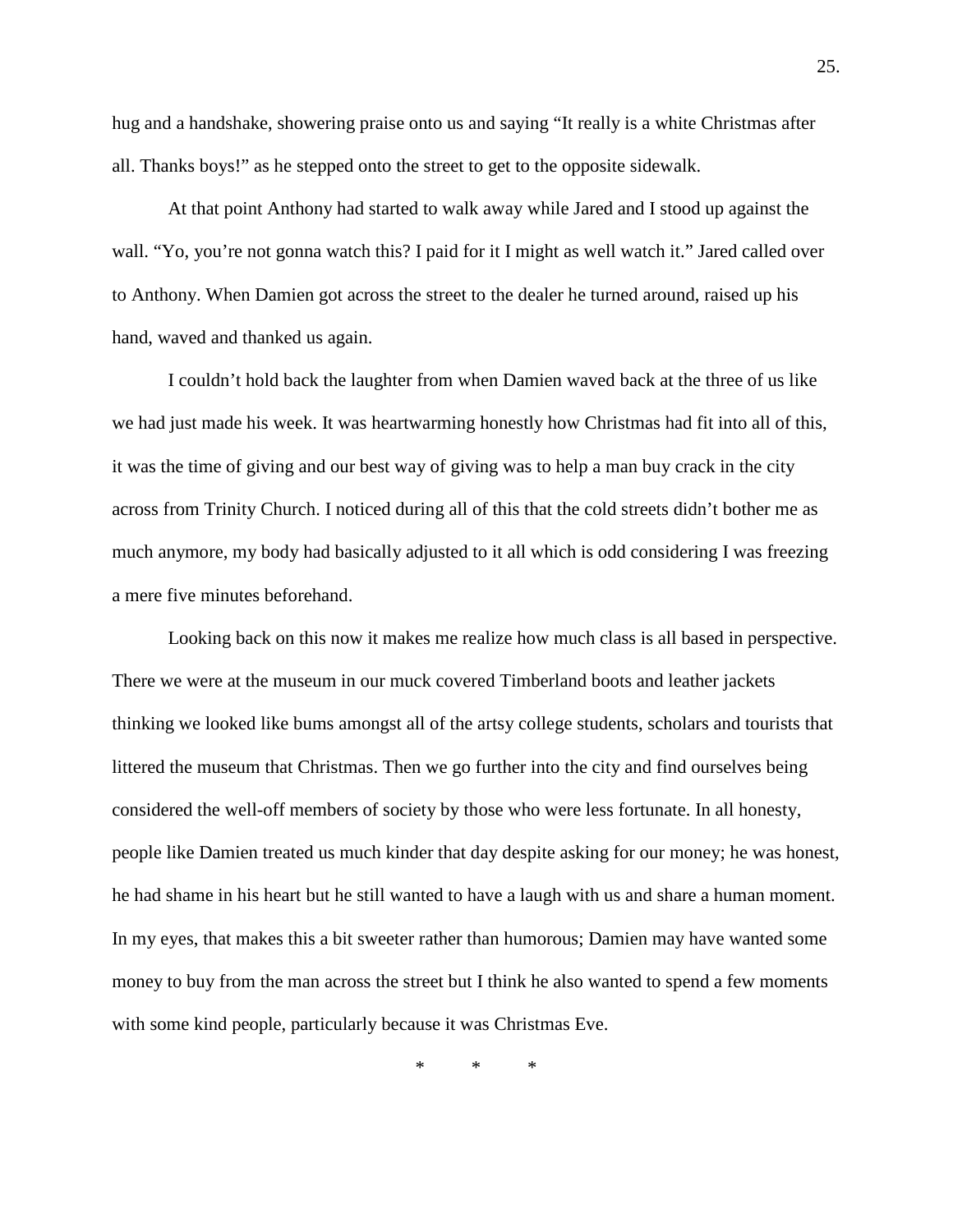When Fall arrives, around my neck of the woods it invokes an inner peace within me. I can wear pants and sweatshirts comfortably most days and the air starts to get a bit thicker, my friend Jared can detect it whenever he steps outside to light a cigarette most nights "it's gonna be a cold one" he'll usually say after a lengthy drag on his *Newport* unfiltered cigarette. I never noticed such a change until I injured my shoulder skateboarding a couple years back. Now I can feel the aches in my left shoulder as it gets close to winter, not the most pleasant of greetings but I've gotten used to having a little reminder of the changing seasons. I prefer the change honestly. My family would rather forgo each winter and remain in summer twelve months out of the year, that shit would drive me insane honestly. Seasons are supposed to change, if everything remained the same we'd basically be in limbo. I like seeing the snowfall on a cold winter night, encasing everything in a thick pale blanket, or when that same snow melts in the spring and the little tulips and flowers begin to bloom and life comes back to the flora and fauna. All four seasons are here in Massachusetts and I wouldn't trade seeing the changing landscape for anything.

There's a sense of urgency this past fall, as though a date was missed and now mother nature is rushing to catch up to herself. We were still wearing short sleeves by the end of October, only stopping to bundle up at night simply because Jared and I spent long hours standing outside. I still saw birds gathering on my lawn who were startled away as soon as I opened the front door to head out to my car. Little rabbits were in abundance and causing trouble as they darted out in front of vehicles at alarming paces only to stand on the other side of the roads flapping their gums. One night while I was over Jared's house we stepped out to his front yard to go for one of our lengthy walks in order to soak up the warm weather one last time before the season ended and we would be huddled in his back yard over a handle of vodka. As I walked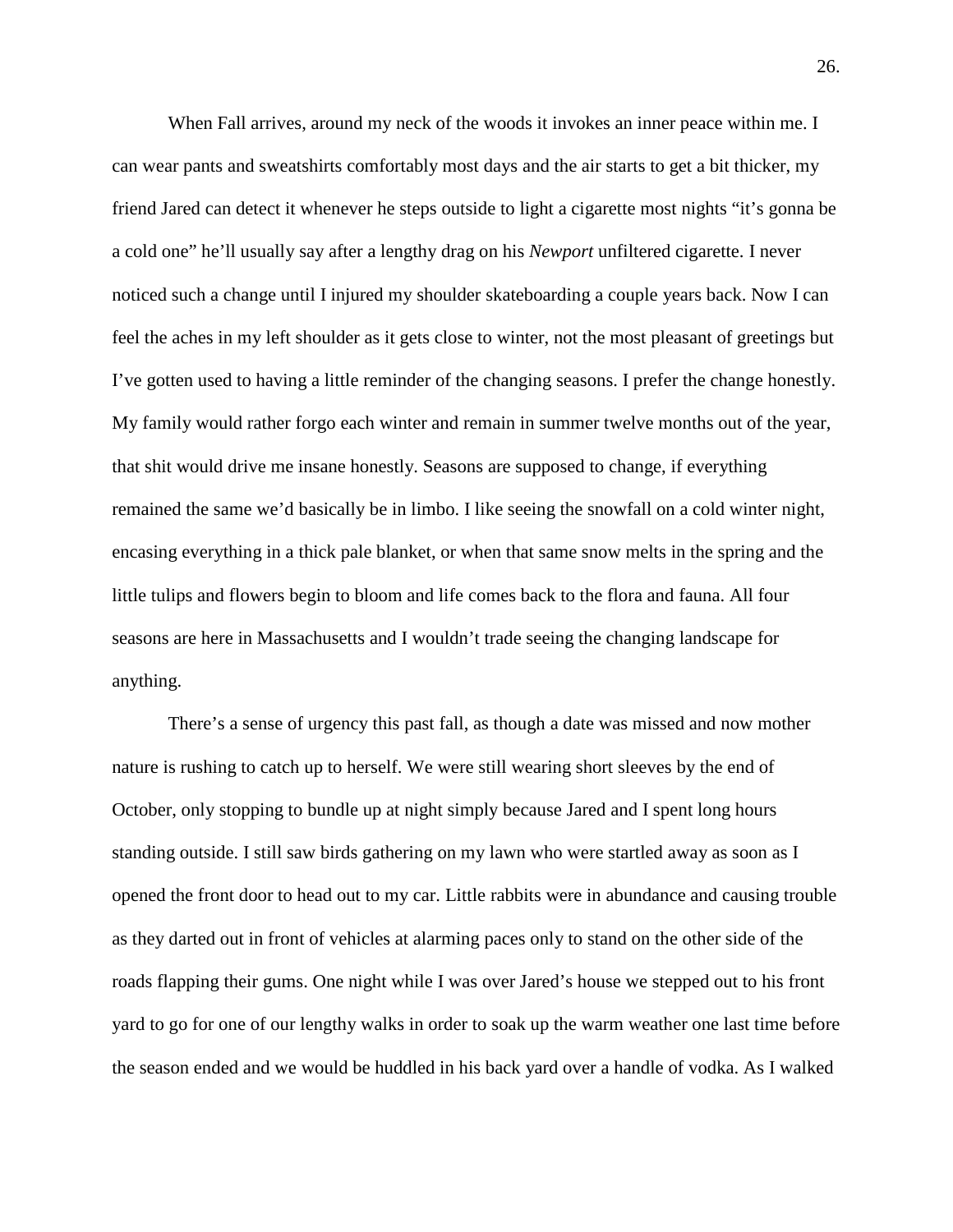around my car into the street I was greeted by a fox strolling up the street toward me, not charging me just walking along minding his business.

"Hey there's a fox right there." I yelled to Jared who by now was stepping out into the street without a care.

"Yeah man, he's not bothering anyone", Jared replied casually while he continued down the road. I caught up to him and walked past the fox, wondering where it was headed. Like every sensible person in East Braintree the fox didn't have time to be a bother or inquire about someone's business, he had places to go and things to do. I felt like this fox could fit right in with our little group of misfits, I kind of wished we could invite him for a stroll and a chat. He trotted up the street some more but soon took a right onto the sidewalk across from Jared's house and went into someone's backyard. I continued down the street with Jared, thinking about all three of us as prowlers in the night. We were just as devious as he was and we all knew to mind our business around here.

Across the river from the Quincy shipyard and the USS Salem, Jared and I usually take a walk down to the Fore River viewing spot behind the Braintree Electric Distribution, "the BELD spot" we call it per the company's acronym. Walking from his house a few blocks away we usually will stuff a couple beers in our pockets for the trip and sit down by the rocks if the tide isn't too high; sometimes the tide gets right up to the foot of the hill making it impossible to get down to them unless you walk around through the bushes and god only knows what's waiting to ambush you in there. If we're lucky we can sit down on the wet rocks undisturbed.

"Watch out for the needle right there" Jared says as he moves the bush out of the way to shimmy across the makeshift wooden walkway leading to the rocks we will soon climb down to

27.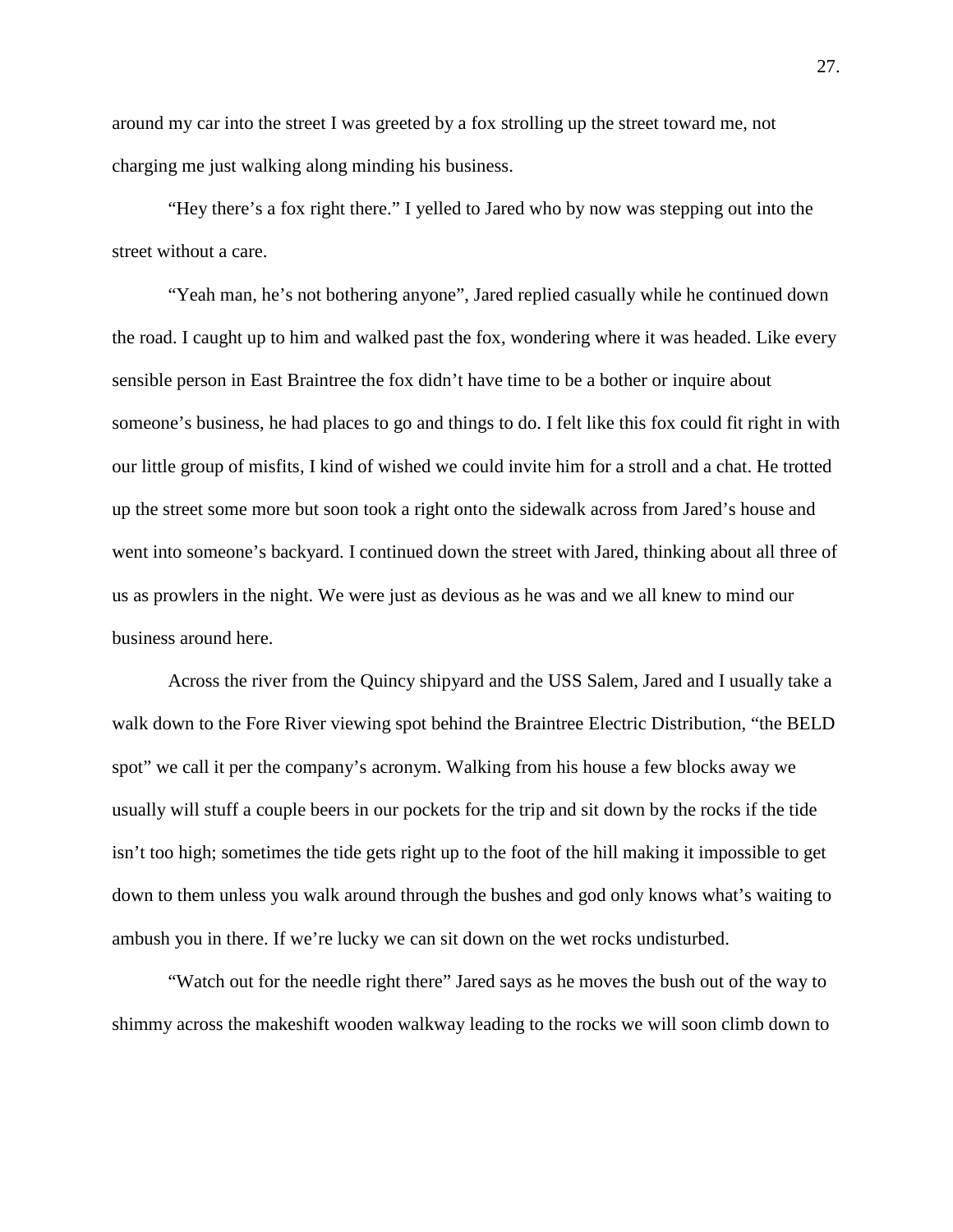reach the sand. I look down at my feet and sure enough there's a hypodermic needle resting by the rock right where you would normally step before walking on to the block of wood.

"Shit" I whisper to myself as I see the instrument and pass over it. I ponder the users reasoning as to why he picked this spot to do his business. I think the answer lies in the same reason we came out here, it's quiet, secluded yet not removed from the world but every night you get that feeling that no one was going to come and bother you. Just the kind of environment a junkie needs. I figure we're not too different from the source, here we are with our own vices in our hands and sitting in solitude listening to the miniscule tide pet the rocks on the shore. We're not much different from them I suppose, junkies and the like. We're just some group of adults looking for some escape from the rest of the world and the tranquil nature of this pathway seemed fitting.

This place may not be pretty to most, in fact I've heard quite a few people say that this place is boring and ugly, but that's because they don't live here. When you've had to look at the same environment long enough you either begin to hate it, appreciate it for what little it has to offer or both and I find myself on both ends quite often. I ignore so much of my surroundings and take them for granted but whenever someone tries talking smack about this area I immediately defend my land as though I were the arranging my soldiers in a phalanx. I envelope myself in this area, it's in my skin and I don't think I'll ever get it out of me. It's a crude environment we live in around here, never being able to advance forward with our lives and just working to keep what little we have. Despite the impotence and stress that the residents, including myself, subject ourselves to I'm still more comfortable in these surroundings than in any other surroundings.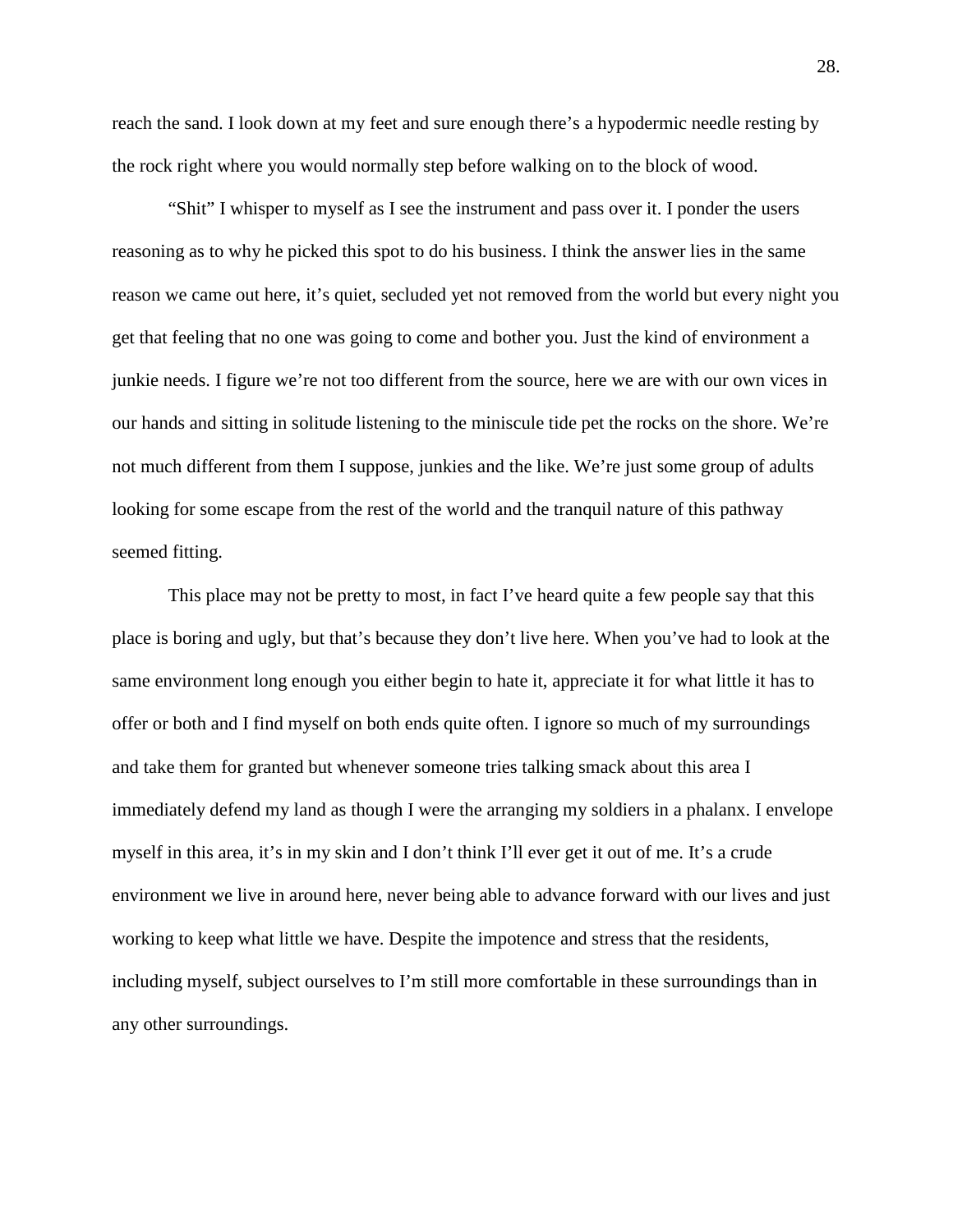## **The Blank Generation**

I've always heard that the American Dream was about building something up to be passed down for your children to take the reins, how do you do that when you haven't necessarily built anything? My father's been a truck driver for over twenty years now, he's worked for different companies but he's been with FedEx Freight for the last sixteen years and I came to the company three years ago to work on the loading dock, mostly because I was desperate for money.

All the other truck drivers ask me when I'm going to step up and be a truck driver like my dad and I give them the same answer every time, "Never." I tell them this because the day I become a truck driver is the day I put a bullet into my brain. I would never want to be one because then I will have wasted all my time here in college and put myself deeper in debt for no reason. Telling my parents that I do not want to be stuck doing hard labor all my life is like talking to a brick wall because they think what I want to do won't work out. It's because of them that I am even here, they wanted me to get an education and get more zeroes on my paycheck. How am I supposed to find that working hard labor? But that's what they expect of me, because that's the type of upbringing they had and they figure I will carry it on.

\* \* \*

My father's father was the epitome of a working man, he was a carpenter for forty years and, even though I abhor this cliché, he built almost everything he had with his bare hands. I never met my grandfather on this side of the family, he died February 15<sup>th</sup>, 1995 which was about two months before I was born.

My father and cousins all shared stories about how great Grandpa Dave was and how he filled everyone's life with laughter and joy. I wish I could share in the fun but honestly, he is

29.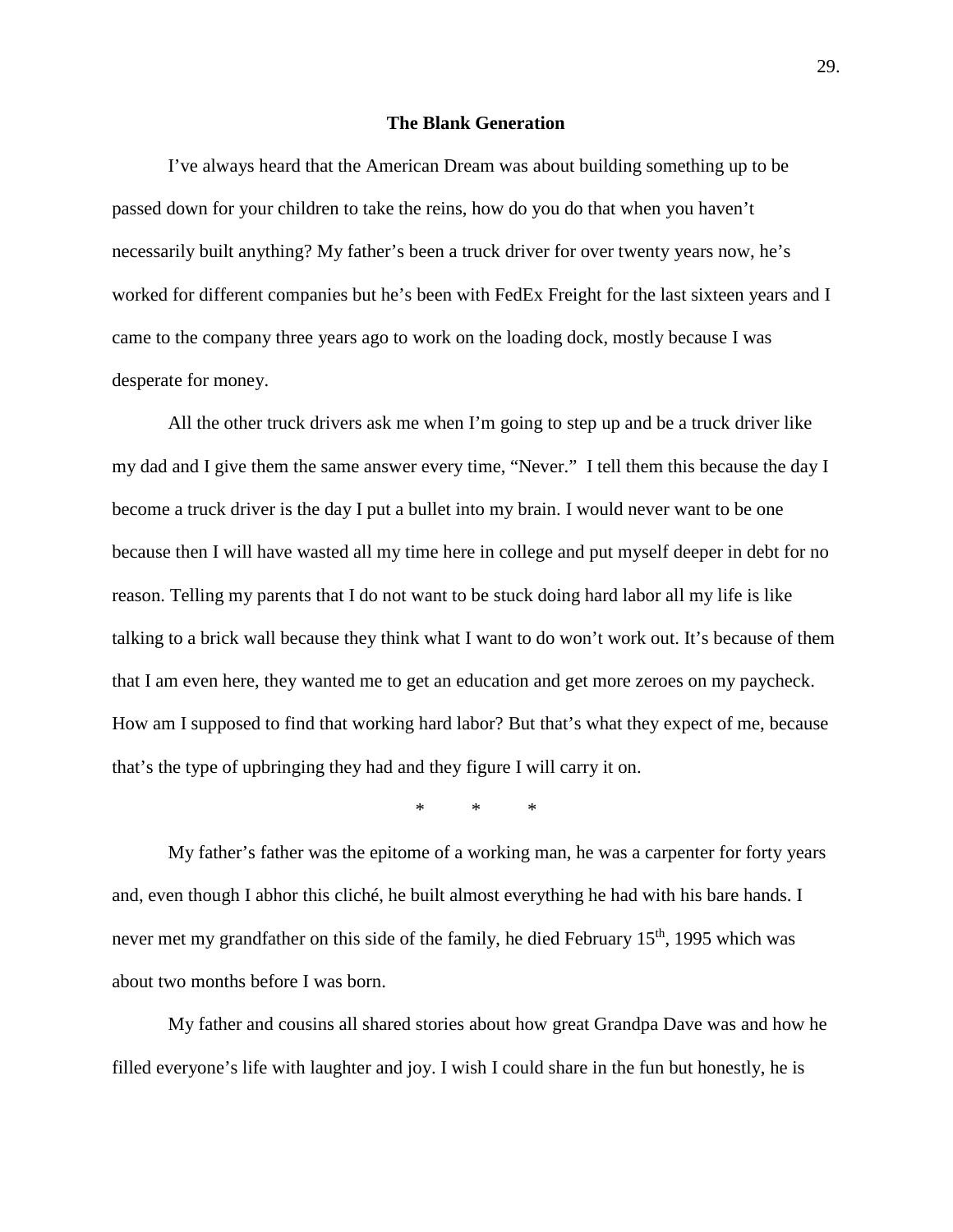nothing more than a concept to me because I never met him. Whenever I'm being a "wise-ass" as my father describes it, he'll remind me that I am exactly like his father and later say how much Grandpa Dave would love me because I'm just like him. It's hard being compared to someone who has passed away and who you never met, you get told this by the people who knew them because they miss that person. I can't even call him just Grandpa, I've always just referred to him as Dave-O or some variation.

I used to ask my dad a lot about Grandpa Dave-O just because I wanted to know him better and connect with my dad. There were always comical stories about Grampa; one of my favorites, especially once I got to college, was always this story about how he went to school for his own degree so he could teach woodshop at a high school and the last class he took before he got his degree was a speech class. He was at least forty years old by then, the oldest in the class and their last assignment was to take an object out of a box and develop a story around that object. Dave-O picked out a shoe horn and luckily, he was able to speak last that day. After everyone had finished, Dave-O had his story down to a T and he came up with this absolute bullshit story about how a man named Horace Horn invented the shoe horn because he was crippled or something and needed an easier way to put his shoes on. Everyone in his class later asked him "was that story true?" or "I never knew that!" I'm sure Grampa Dave was quite proud of himself that day. I'm fond of this story myself honestly, I've always seen it as the workingclass older man besting the younger college kids who could afford college. The working-man always has a few tricks up his sleeve and Dave-O was full of surprises as everyone tells me.

Other than a few separate happy stories about Grampa Dave, most of the stories my dad told me about him were actually kind of upsetting. I seem to remember the sad stories more so than the happy ones. I suppose I like to hear about the sad ones because those memories we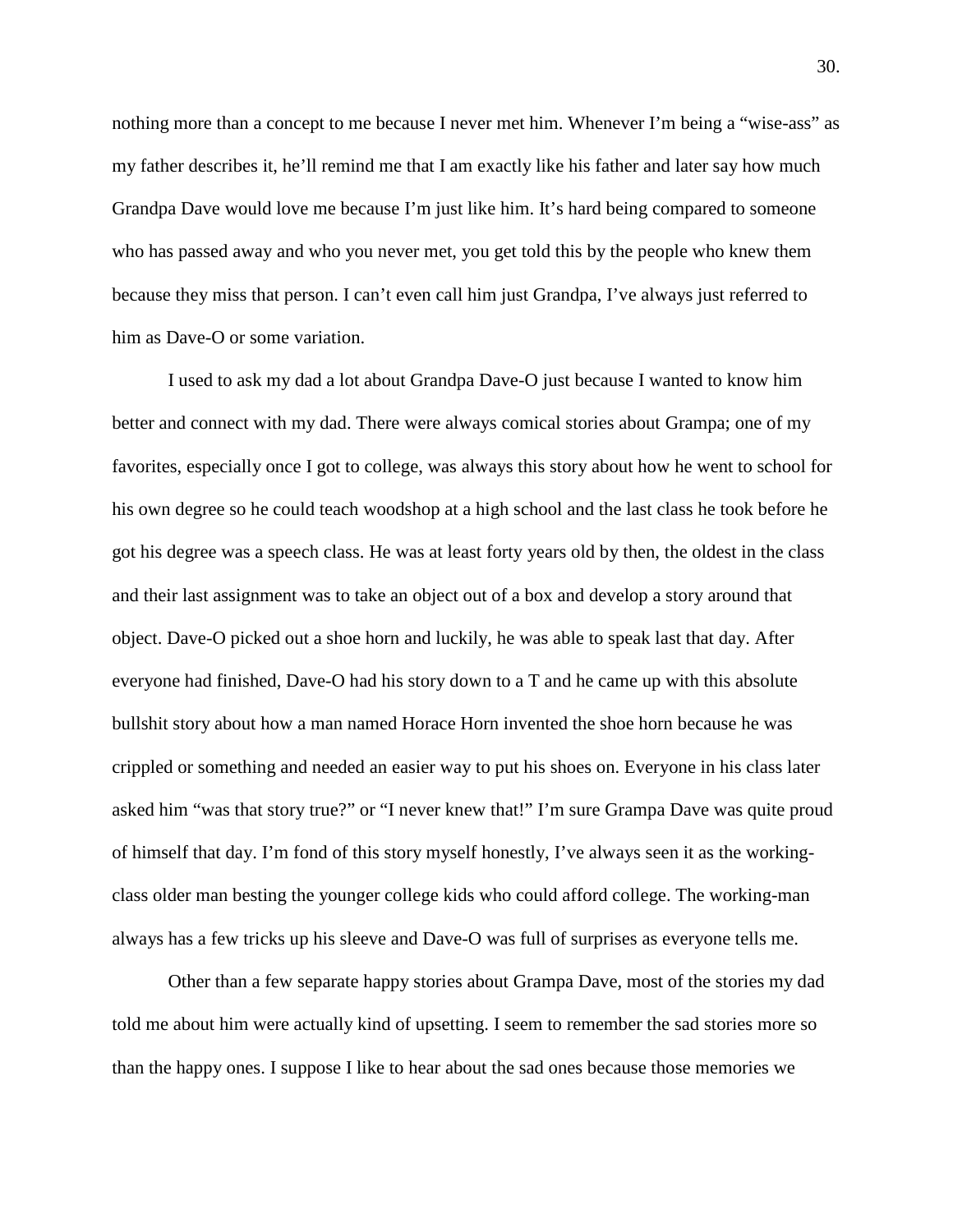recall how it made us feel a lot better, that's why my father always told me "life ain't all kitten hearts and rainbows". My dad talks pretty freely about the sad moments too, I don't think they bother him because they made him into the person he is today. Looking back on all the stories he told me the most heartbreaking ones to me are definitely when his father was stricken with cancer and became delusional from the morphine shots he had to take.

Dave-O was an amazing builder; he built a bunch of end tables, bureaus and desks for our family and many other families all across Massachusetts. You can always tell which ones he built because they're always heavy as all damnation and they have a crack in the wood up the side of the piece. He also built the house he raised his family in, the house I grew up in across the street in Randolph, his summer house down in Cape Cod, and many other houses. His structures still stand to this day and I'm amazed at the work because I know I can never build such a fortification. I think his work ethic has been passed down to all of his children and grandchildren. I think this ethic lives inside me as well.

\* \* \*

The traits that are passed down from our family members strike fear into my heart somedays because there's been a lot of destructive tendencies in my family tree. My father's eldest brother was a heavy drinker who was, as my dad described it, "miserable when he was drunk and miserable when he was sober." His last wife was also an enabler because she'd give him just enough alcohol to keep him functional and satisfied, even then he was still a miserable jerk, especially to his kids. She finally kicked him out one day and he lived in my grandmother's basement until she had to kick his ass out as well which was not an easy thing for her to do to her eldest child. He lived in an elderly housing community after that, being able to live there because he was over sixty years old and it was affordable. He died around Christmas 2015, my father and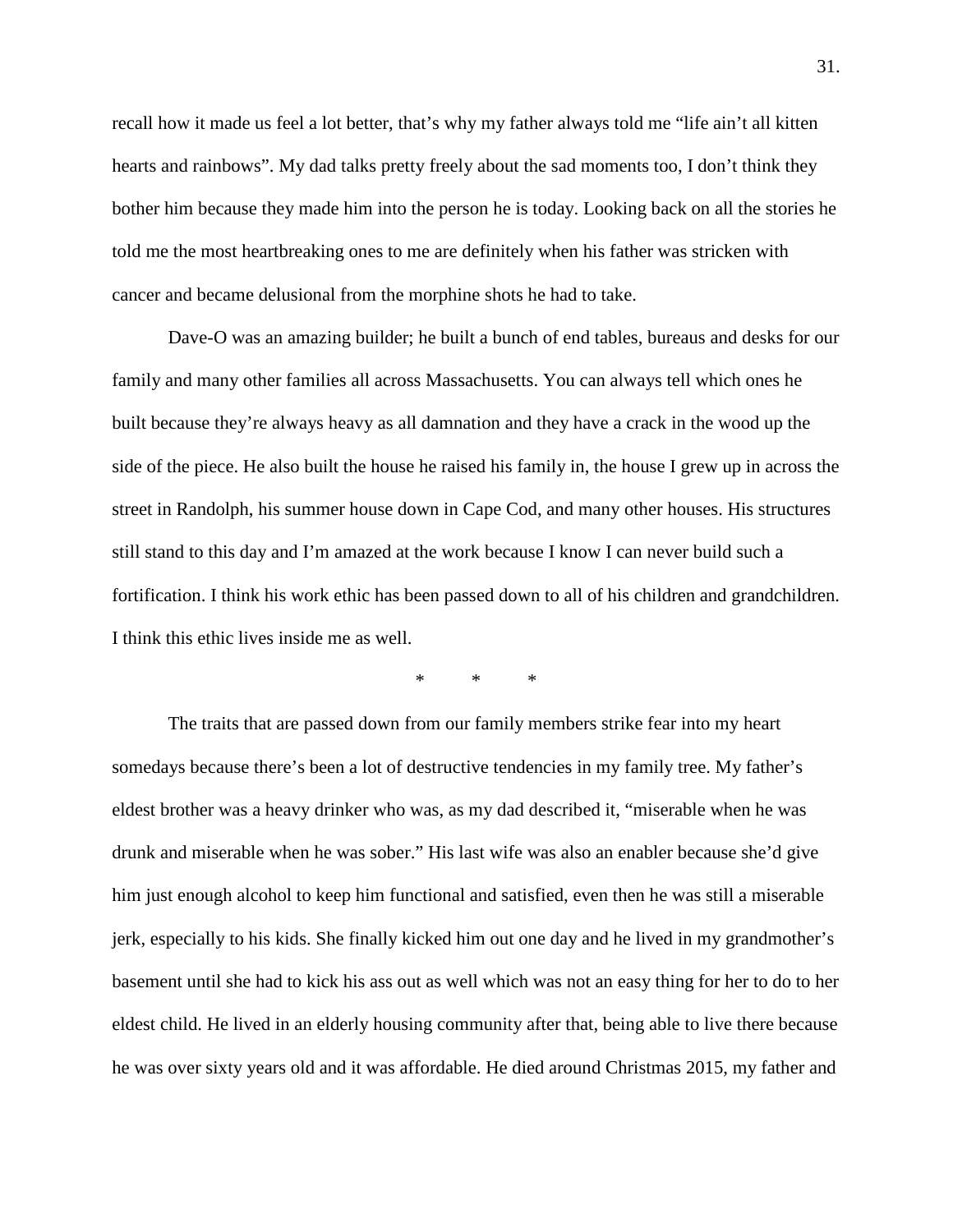I and some of his siblings had to clean out the apartment so it could be sold, because I doubt the landlord cared if some old dude died, that place was going to get sold come hell or highwater. That apartment looked like a tragedy; bottles of vodka and diet cokes lined the miniscule living room/ kitchen, puke stains on the floor, an end table with change on the floor from him playing quarters, and a pitiful mattress in the bedroom.

I remember feeling a tension in the air between me, my father, his brother and sister and their spouses. I looked at it all as the family secret being exposed and we were there to get rid of the evidence. There were so many vodka bottles on the floor and in the sink that I didn't even bother in counting them, it felt like every one of them was laughing in my face saying "I took one, I'll keep coming for the rest!" I was twenty at that time and I had just started getting into drinking with my friends, something I dodged all through high school simply because no one wanted to hang out with me. I look back on all of those bottles as both a stain on my family and a reminder of where each of us can all end up if we fell off the wagon.

At the end of Paul's wake, my family was going to meet at my grandmother's house to get together and have pizza from Lynwood's, our favorite pizza and a hallmark of our family get-togethers. A big group of my cousins went down to the bar "to pick up the pizza" but really, they just went there to drink at the bar. The irony was not lost on me here. Here these people were, lamenting over the death of someone who just died from the very thing they were sipping on at the bar.

The characters were the drunks in our family that have taken over Paul's throne. My dad's brother John who smells like the countertop of a dive bar from 1975, you know back when you could still smoke in bars? John had an entourage of people in tow when he went down to the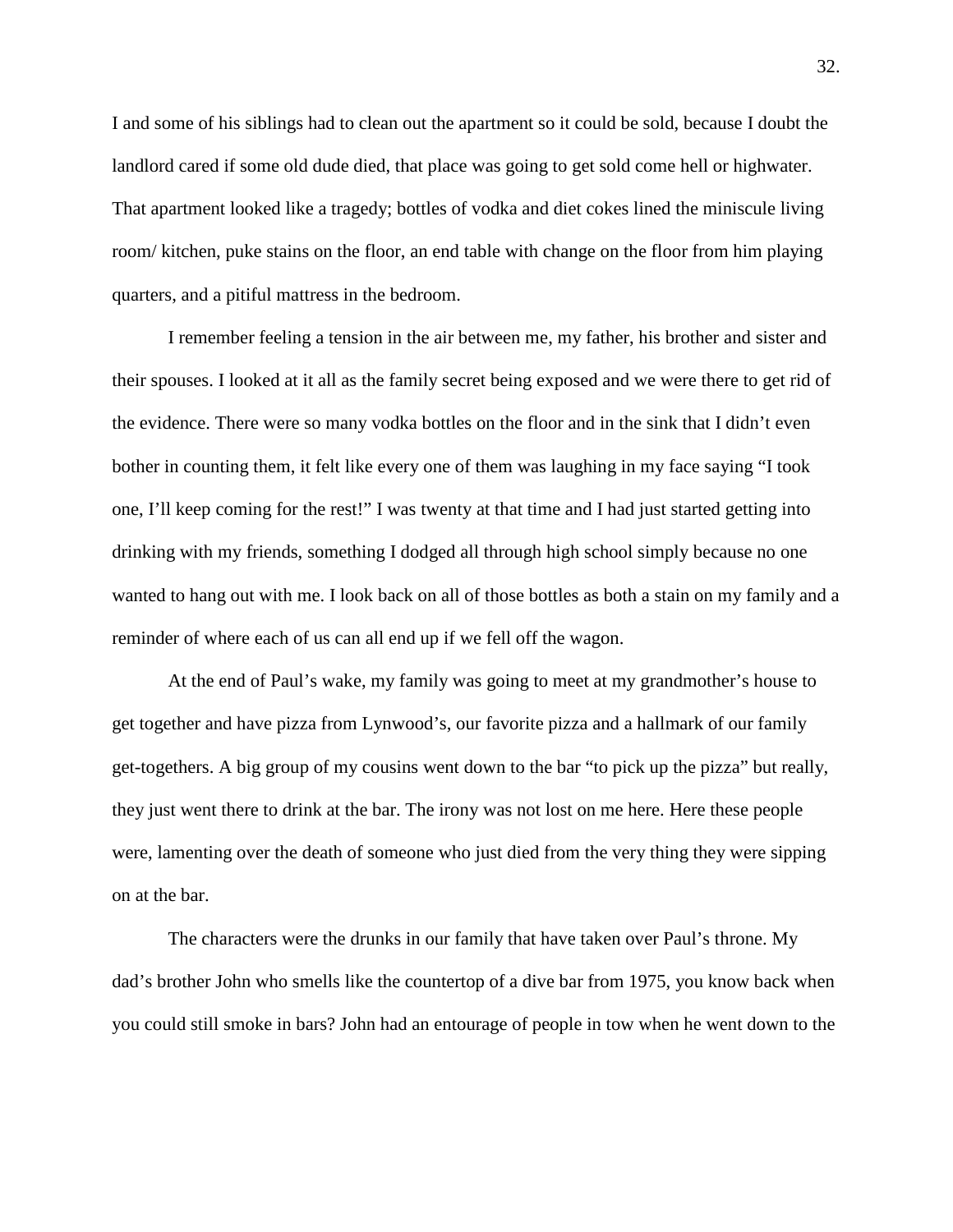bar that day, all consisting of the family drunks; a couple of his cousins, John's adult kids, and some of my cousins went there along with my older sister.

I can picture them all sitting in that dive, sipping beers and mixed drinks, laughing that they'll have just one more after the four they've already had and clanking them in a half-assed toast to Paul whom we looked down on all our lives because of his alcoholism but now they were acting like he was their best friend. I'm not afraid to admit I looked at Paul a lot differently once I understood why he was always just a bit ruder than you'd like him to be. It is fucked up to judge your family in such a way but if you don't recognize these faults then you are doomed to follow in their path, next thing you know people will be making phony toasts in your name while you're lying in a coffin.

 $*$  \* \*

My mother has always told me how much I take after her father, Frank or Papa as I always called him. He is the grandparent I probably spent the most time with in my life because he lived right next door to us the last eight years of his life. Frank was a real character in my eyes, he worked hard labor until he was seventy-six years old and his job involved carrying a window on his shoulder up a rickety ladder to install them on houses. Now to many people that'd be an amazing feat but to me that's scary, especially considering how much my mom says I take after Papa. I look a lot like Frank for sure, I have his dry wit and absurd amount of knowledge and his incredible "shut up and do it" work ethic. I do not want my life to turn out like Franks however. Having to work all of my life in back-breaking labor even when I'm am close to eighty-years old is the nightmare that is becoming a reality for so many within the working class. Even people's retirement funds will not cover the increase in living expenses, particularly if you live in Boston or just outside of the city.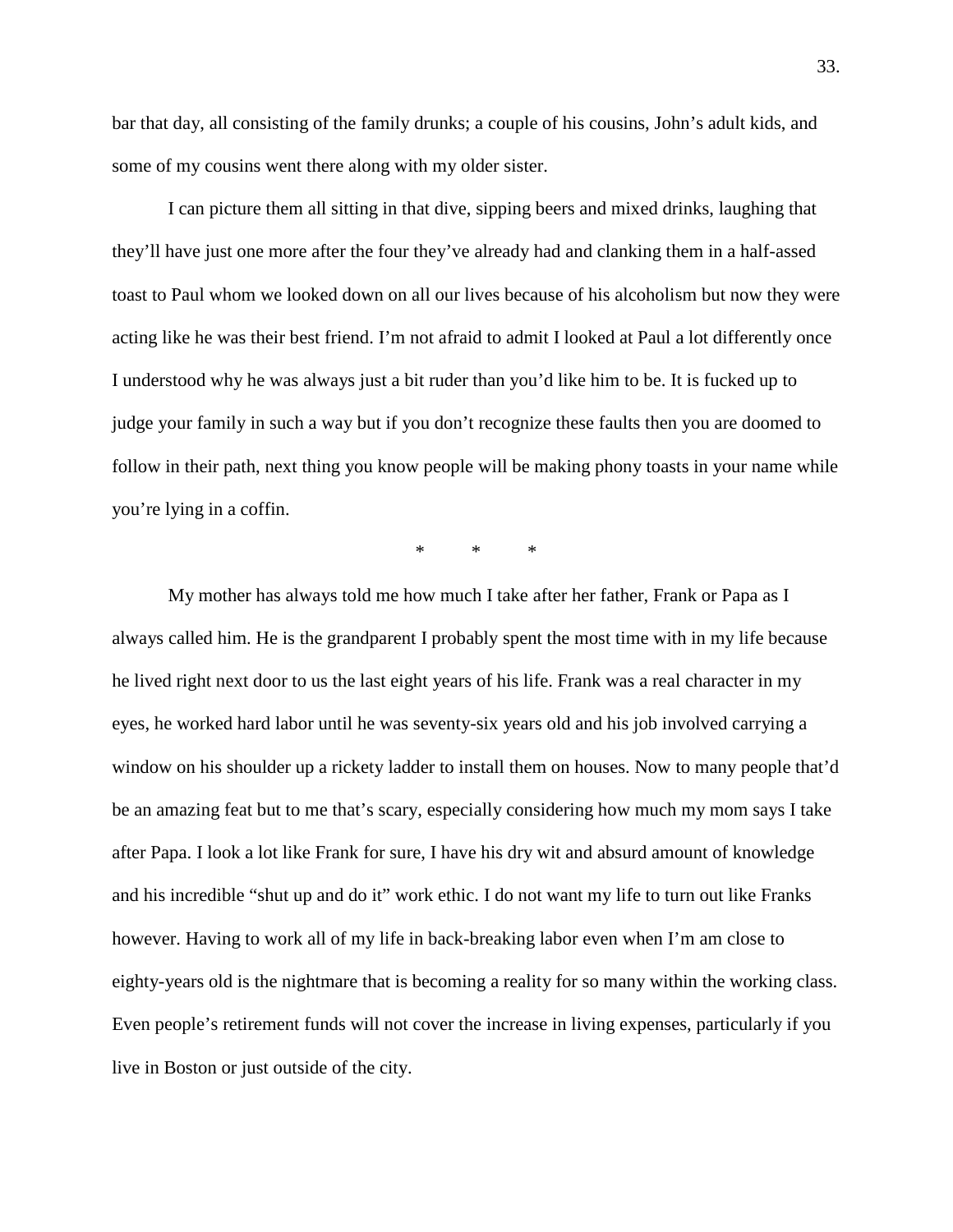My father only went to college because he got a hockey scholarship for Bunker Hill Community College in Boston, he dropped out after six months. I don't think college was ever going to help him find anything he really wanted to do, in fact I don't think he knows to this day what he wants to do. I think he just wanted to be what he is today, a father and a husband because that was the one thing that made sense to him once he met my mom at the age of eighteen. I think after dropping out of college, and not having much direction in his life he had found something that made sense to him. I think that gives his life more clarity than my own.

Between me and my older sister Jordan, I'm the first in my family to go to University, which I transferred to after three years at a community college in Brockton. She went to the same community college as me and we both dreaded it there but I don't think she had a clear definition of her resentment. She just took her Associates degree in Business and went on her way not knowing what she wants to do. I suppose that's what makes her a lot like my dad, as everyone likes to remind her, and I really hope she can find something as concrete as my father had found in my mother.

\* \* \*

To set the record straight, I don't look down on anyone who works in the working class. It's the world I have lived in my entire life and it has made me who I am and I do not know who I would be if I weren't born in this world, I know I would hate that kind of person. I just do not want to be trapped under the palm of society and forced into a life that doesn't bring me true joy. Since I've been working in school and met a lot of like-minded individuals, mostly professors, I've learned a lot and felt a sizeable drive in me to continue learning. I do not want to stop learning and I feel as though I will not find that similar feeling working on the loading dock through winter, spring, summer and fall. All I have found there is routine and boredom as my job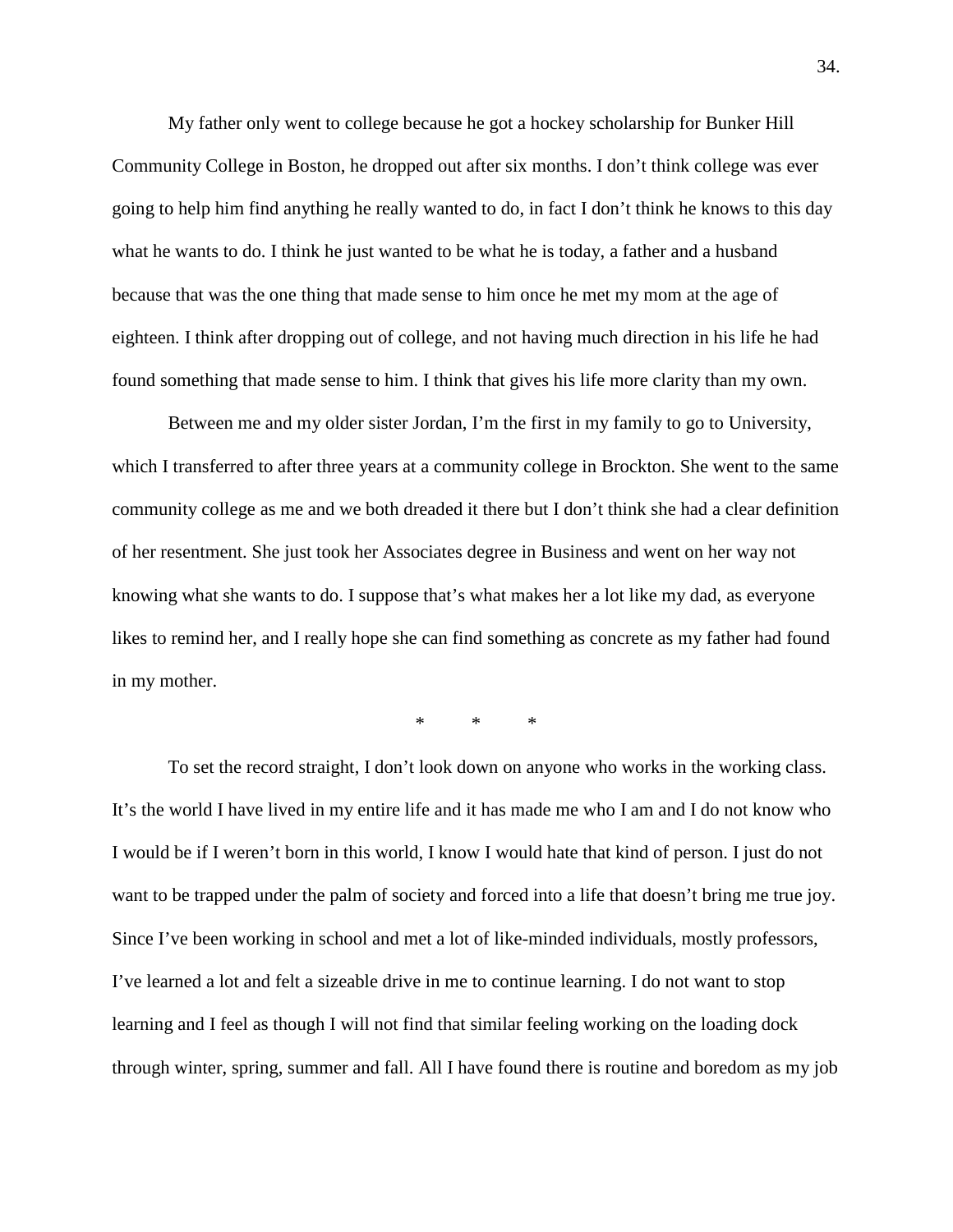only consists of starting up a forklift, opening a truck door and clearing it out, bringing the pieces of freight to their respective locations. The only change to my job is the weather and the people I work with who basically come and go with the cycle of the moon.

I was raised on believing in traditions and following the blueprints of other people's lives and I think in my spare time I learned to shun these expectations. I've found it's better to disappoint people rather than bend to their idealization of your life, you're the one living it not them. I think back to the day where I finally felt like I was in control of my life, the day I told my parents I didn't want to move to Florida when they said that they planned to after I graduate. What's worse was they wanted to move to some gated community which is the antithesis of the environment that I grew up in.

Florida has always been my parents go-to vacation spot and while Disneyworld was fun back when I was six years old, the vacations there got boring when I was in high school. I look back on those vacations and wish I could have stayed home and had the place to myself for some peace and quiet, a luxury I didn't value enough as a young boy. The strangest bit I've started to realize was that those weren't really vacations so much as they were them just shopping for areas to live in. Staying in those gated communities made me look at my own hometown a bit more fondly. I remember each house looking the same, fenced in pools in the backyard, alarms on the back sliders and no fences so you had to see all the neighbors while you tried to ignore them and they ignored you. The whole area made me sick to my stomach.

"You despise change Ryan" is all I've heard my father tell me since my day of revelation and to some degree that is true, I think the change in Florida would be an awful change. All that Florida has to offer is a warm place to bury my body, why would I want to live in a land that was meant for those who are dying? I've always preferred the uncertainty of living in Massachusetts;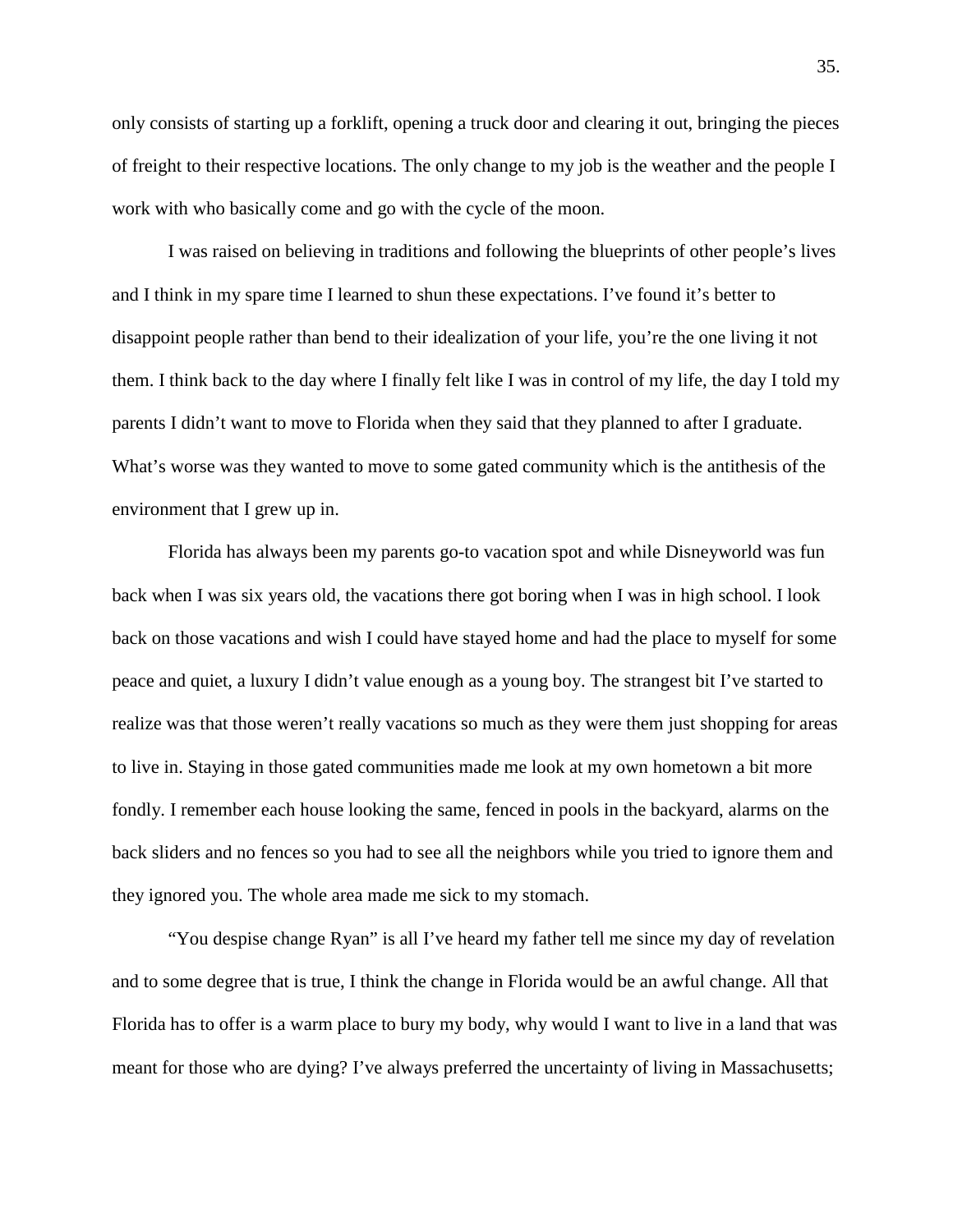the changing seasons, the chaos of my neighborhood, the work ethic of everyone and just the attitude is very much ingrained in me and I don't think I would be the same person if I wasn't raised in this culture and swallowed by it. I probably wouldn't like that person very much if I met them. I say this coming from a standpoint that has been developed through all the happenings in my life and the environment I grew up in, who knows what I would think had I been raised differently.

So, when I told my folks flat out that I would rather live here than be subjected to the flat, hot and dumb landscape that is Florida I think it troubled them not because it was a silent "fuck you" to them but they were scared because they don't know if I'll be set up here in Boston. They wanted to move to Florida because it was cheaper to live down there than it is up here and me wanting to remain here probably made them concerned for my well-being and my future. I still have no clue what I am going to do staying here on the South Shore but I know being here brings me much more clarity than living in a place all to alien to me. I know if I end up dying here than I died where the world made sense.

\* \* \*

The main goal in American society is to find a career rather than have a job that barely pays the bills. The problem millennials face is that there is nowhere to find a career and even with a college degree people usually end up settling with a life that doesn't allow them to get by comfortably and makes them miserable. I doubt that my mother wanted to be a secretary and I certainly don't think my father wanted to end up being a truck driver but that's all he could settle with because otherwise where would we live? No well-paying jobs are going to want to hire them because they do not have college degrees. That is where I'm at now; working my ass off,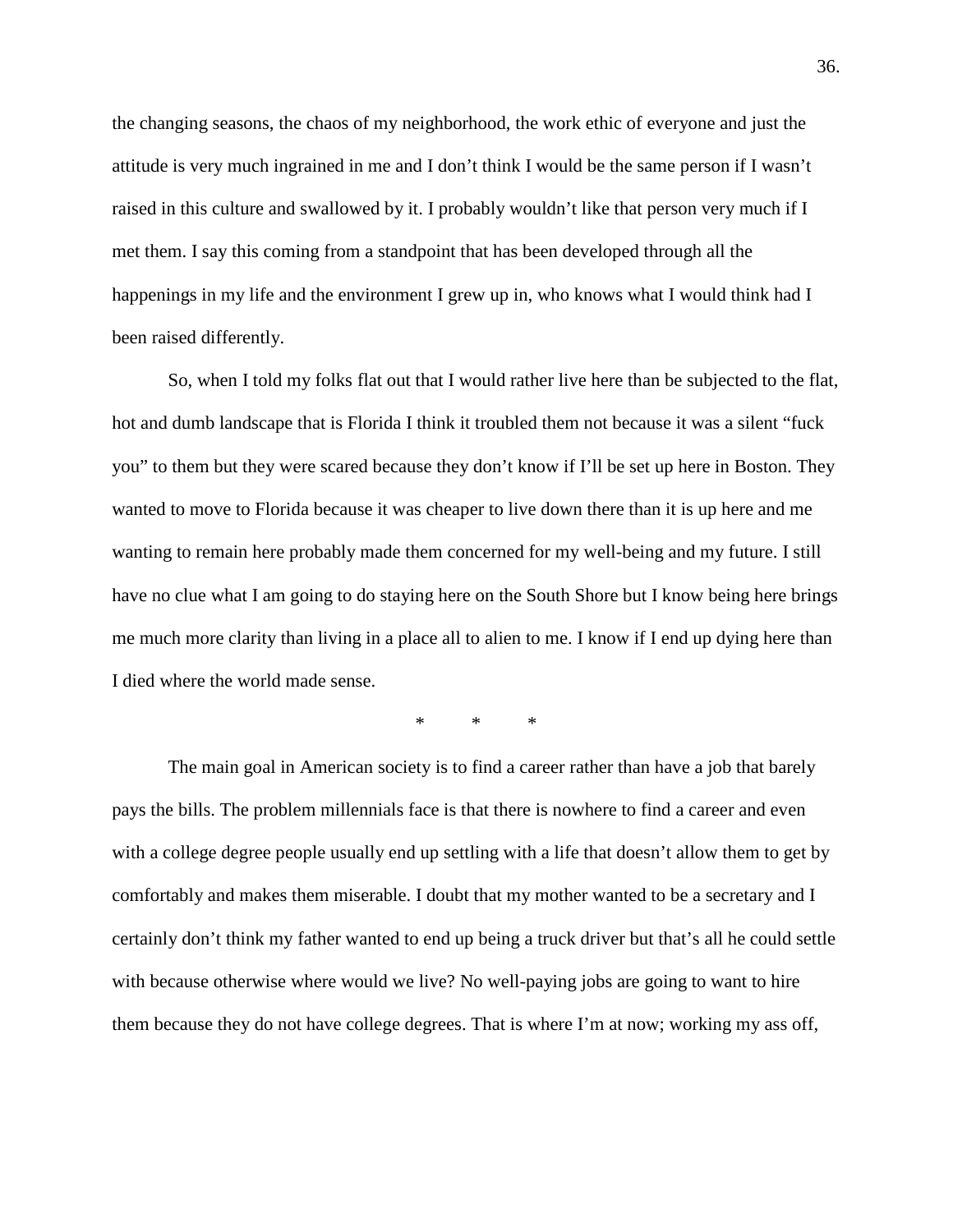hoping to find something better in this degree and not end up in the same back-breaking job for the rest of my life.

My friend Jared and I constantly ponder our placement in the world and what our future holds. "We're going to get a piece of paper and then what?" is the question he usually poses for me as we have this conversation in his backyard most weekends. There's no sense of hopelessness in his voice, just inquisition as though he is asking society what the hell he can do with this degree rather than asking me. He's posed this question multiple times when I've asked him how his schooling is going and each time it lingers in my mind just a little bit longer. What the hell are we going to do with these pieces of paper? More importantly, why does it determine my level of expertise in this certain field? I don't consider myself even a novice scholar in the field of English; my syntax is off, I couldn't figure out how to use a comma to save my life and proper grammar and speaking just ain't my forte kid. It's weird trying to be scholarly coming from my background.

When Jared first started attending community college, the same one I attended, he'd explicitly state that his mom practically forced it on him, because to her he was nothing but a bum without a college degree. The only time I have ever heard him speak about what he was going to do for a career was when he told me "I'll just move to New Guinea, teach hang gliding or some shit" as he rolled a joint for himself. While his plan conjured up a good bit of laughter from both of us, I feel in some way he would attempt to do something way out there just because he had no other plan. I don't think Jared's worried about his future, time will pass around him and he'll still be just fine come what may.

No one wants to listen to the lowly people that line the streets and their stories of scraping by with the bare-minimum because people would rather ignore reality than continue to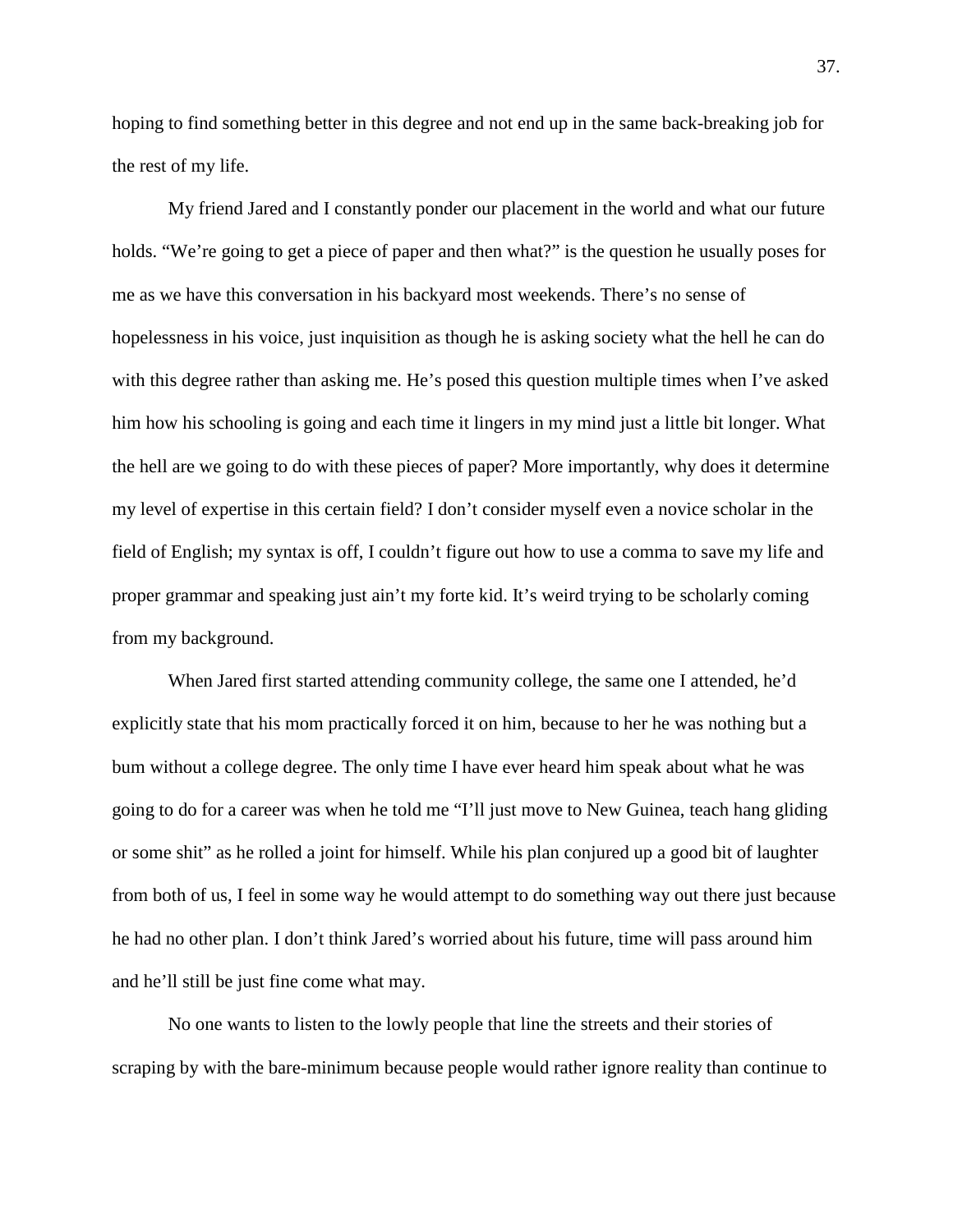deal with it. It's as though being from the working class has become a handicap and, in a way, it is and I think I have the best example for it: you ever go to a dinner party? A wedding or any event where you have to dress up in a suit and tie for? Well I love to get dolled up myself since it's a very rare occasion for me. So, when Jared and I were in our senior year of high school we had to go to an event called the Credit for Life Fair for our Marketing Class. The event had a dress code; suit, tie, nice shoes, the whole nine. Now when I was in high school the sporty kids in my school used to dress up nice all the time when they had a game so people were used to seeing them looking classy, Jared and I weren't like that at all. We were walking around high school looking like we just came from a shift at the plant so having to wear a suit and tie to school was a big deal for us that day.

Walking to homeroom I ran into Jared and I remember not even recognizing him when he was walking toward me, I only noticed it was him because I recognized his hard walk that made his shoulders rise and drop in accordance to the foot that stepped forward. It was surreal because I didn't even know Jared owned a suit jacket, the only jacket I ever really saw on him was his trademark Adidas track jacket which we both donned in the spring and fall. We sat next to each other in homeroom talking about how ridiculous we looked and one statement of his stood out to me, "yeah my mom made me go through like six of my ties in my closet to find one she liked", and I was shocked that he even had that many ties.

"You have that many ties in your closet? I only have this one." I admitted.

"Yeah dude, I got like twenty of them. You could've asked me to borrow one if you needed one" He explained to me. I couldn't help but laugh at this and looking back, I realize I had underestimated Jared just as unfairly as everyone else had judged him and myself. We looked like bums every day in school, the kind who wanted to start trouble and I'm sure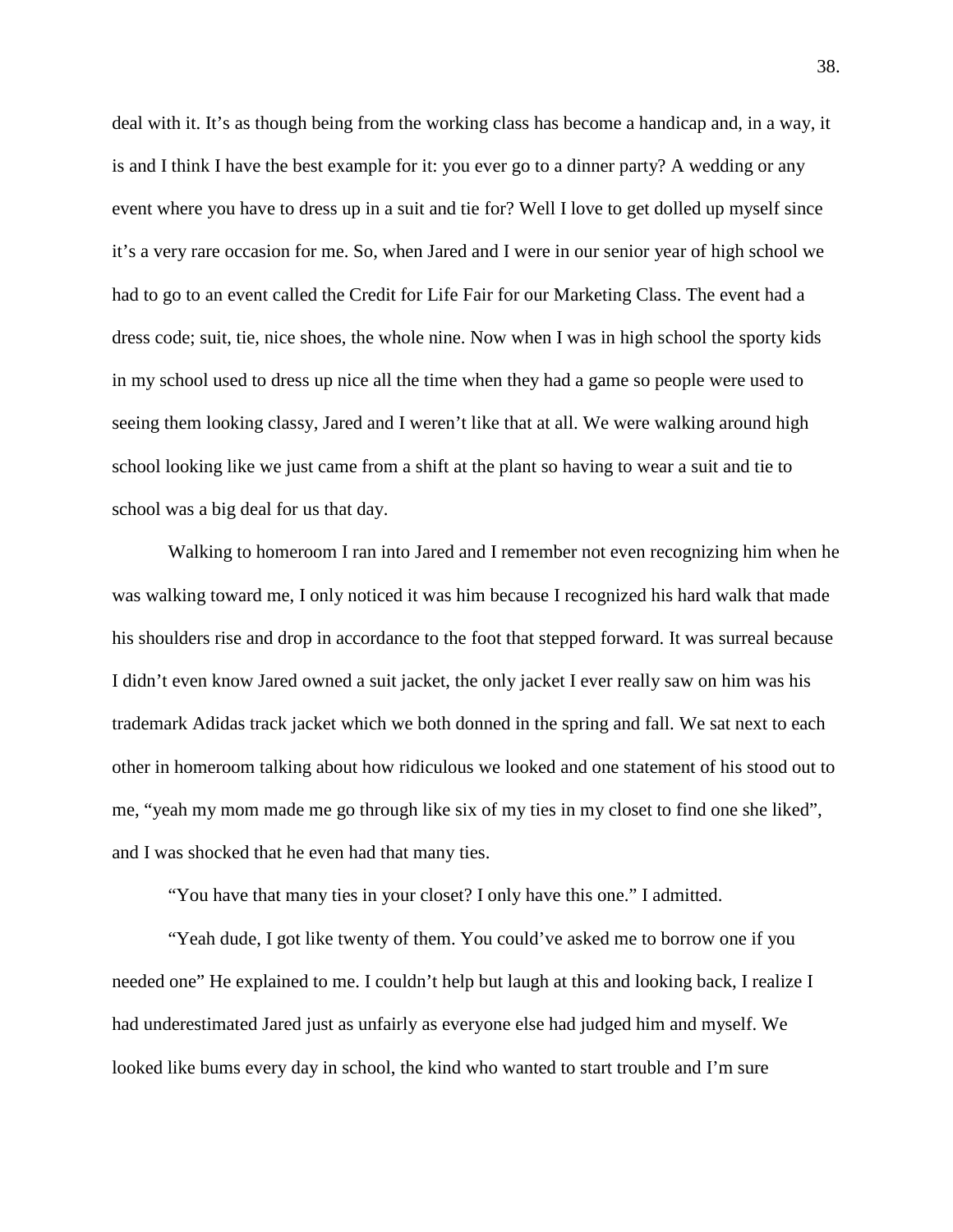everyone assumed we were poor because we never had expensive clothes that they had. Needless to say, we spent our high school years close to the bottom of the hierarchy and I got bullied a lot by those kids with expensive taste and overgrown pituitary glands, Jared was usually spared this abuse because some of those kids used to buy weed off him.

One last moment of social discrimination from that day stands out in my mind. Forgetting about all the people who used to hate us looking at us differently, some with a small amount of admiration or plain curiosity as though we were a zoo animal, this one moment has been my "aha" moment in terms of finding out my place in society. Our business teacher, Mr. Belmosto, the man who brought us to this event, whom I had for class basically every day with Jared and whom I had casual conversations with after class about work, finances and sports bumped into me and in his confusion, he said to me something I'd never forget:

"Oh, sorry sir. Oh wow, Ryan I almost didn't recognize you in that suit." He explained before going on his way to whatever business he had to attend to. There I stood, probably not realizing it at the time, a kid who took some time to dress differently from the way he usually felt comfortable in. It's as though my cover had been blown and everyone could see through my disguise. I know this won't be the last time something like that happens, someone will always say "Oh you look different" when they see me dressed to the nines. I don't like letting this working-class stature define me but it's situations like this that make me realize where I stand in this world.

\* \* \*

The pressure of having to carry on traditions, find a better future for myself and live a life that my parents wanted for me has made me shun all expectations people have set up for me. My parents wanted security, they wanted my sister and I to be set up and do just fine for the rest of